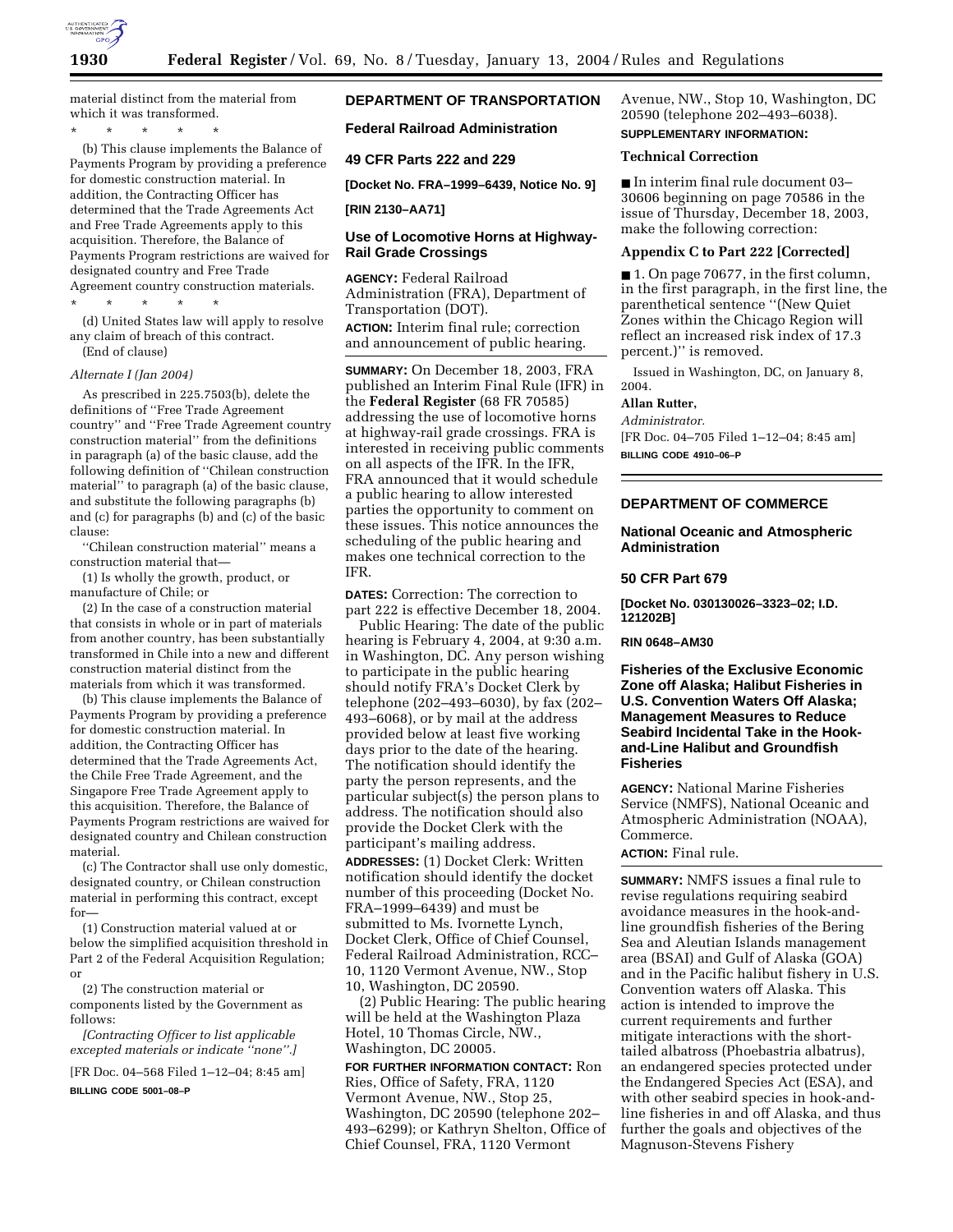Conservation and Management Act (Magnuson-Stevens Act), the Northern Pacific Halibut Act of 1982 (Halibut Act), the Migratory Bird Treaty Act (MBTA), and the ESA.

**DATES:** Effective February 12, 2004.

**ADDRESSES:** Copies of the Environmental Assessment/Regulatory Impact Review/Final Regulatory Flexibility Analysis (EA/RIR/FRFA) prepared for this action maybe be obtained from the Alaska Region, NMFS, P.O. Box 21668, Juneau, AK 99802–1668, Attn: Lori Durall, or by calling (907) 586–7228. Written comments regarding the burden-hour estimate or other aspects of the collection-of-information requirement contained in this rule may be submitted to NMFS, Alaska Region, and by email to *David*l*Rostker@omb.eop.gov*, or fax to (202)395–7285.

**FOR FURTHER INFORMATION CONTACT:** Kim S. Rivera, (907) 586–7424, or *Kim.Rivera@noaa.gov.*

**SUPPLEMENTARY INFORMATION:** The U.S. groundfish fisheries of the GOA and the BSAI in the exclusive economic zone (EEZ) are managed by NMFS under the Fishery Management Plan for Groundfish of the Gulf of Alaska and the Fishery Management Plan for the Groundfish Fishery of the Bering Sea and Aleutian Islands Area (FMPs). The FMPs were prepared by the North Pacific Fishery Management Council (Council) under the authority of the Magnuson-Stevens Act (16 U.S.C. 1801 *et seq.*) and are implemented by regulations at 50 CFR part 679. General regulations that also pertain to U.S. fisheries appear at subpart H of 50 CFR part 600. The Halibut Act, 16 U.S.C. 773 *et seq.*, authorizes the Council to develop, and NMFS to implement, halibut fishery regulations that are in addition to, and not in conflict with, regulations adopted by the International Pacific Halibut Commission (IPHC).

This action is intended to reduce the incidental take of seabirds in hook-andline fisheries. The Magnuson-Stevens Act emphasizes the importance of reducing bycatch to maintain sustainable fisheries. Although seabirds are not included within the Magnuson-Stevens Act's ''bycatch'' definition, efforts to reduce the incidental take of seabirds in fisheries are consistent with the Magnuson-Stevens Act's objective to conserve and manage the marine environment. In addition, the NMFS' guidelines for implementing the Magnuson-Stevens Act's national standards for fishery conservation and management note that other applicable laws, such as the Marine Mammal Protection Act, the ESA, and the MBTA,

require that Councils consider the impact of conservation and management measures on living marine resources other than fish; i.e. marine mammals and birds. Additionally, reducing the take of migratory birds is addressed in NMFS' National Bycatch Strategy (available at *http://www.nmfs.noaa.gov/ bycatch*l*images/ FINALstrategy.pdf).* The 1998 NMFS' report ''Managing the Nation's Bycatch'' and the NMFS' National Bycatch Strategy use a working definition of ''bycatch'' that is more expansive than the definition in the Magnuson-Stevens Act and includes the incidental take of seabirds as ''bycatch.'' That more expansive definition is used in this preamble.

## **Background**

Awareness of seabird incidental take and incidental mortality in commercial fishing operations off Alaska has been heightened in recent years. Further information on this issue was provided in the preambles to the proposed and final rules implementing seabird avoidance measures in the GOA and BSAI hook-and-line groundfish fisheries (62 FR 10016, March 5, 1997, and 62 FR 23176, April 29, 1997) and in the Pacific halibut fishery off Alaska (62 FR 65635, December 15, 1997, and 63 FR 11161, March 6, 1998) and the EA/RIR/FRFAs prepared for those actions. Additional background information is available in the final report prepared and submitted to the Council and NMFS by the Washington Sea Grant Program (WSGP), Solutions to Seabird Bycatch in Alaska's Demersal Longline Fisheries (available at *http://www.wsg.washington.edu/ pubs/ seabirds/ seabirdpaper.html*). NMFS published the proposed rule for this action in the **Federal Register** on February 7, 2003 (68 FR 6386), which described the proposed regulatory amendment and invited comments from the public. NMFS received 11 letters containing 50 different comments on the proposed rule, which are summarized and responded to in the section Response to Public Comments of this document.

## **Incidental Seabird Mortality off Alaska**

The NMFS North Pacific Groundfish Observer Program office has documented incidental take of seabird species in the GOA and BSAI groundfish fisheries since 1989. Since 2000, the seabird bycatch estimates have been incorporated into the seabird section of the Ecosystem Considerations chapter of the Council's annual Stock Assessment and Fishery Evaluation reports for the GOA and BSAI groundfish fisheries (SAFE). Estimates of the annual seabird incidental take for

the Alaska groundfish fisheries, based on 1993 to 1999 observer data, were provided in the EA/RIR/IRFA prepared for the proposed rule. Approximately 15,700 seabirds were killed (taken) annually in the combined BSAI and GOA groundfish hook-and-line fisheries (14,500 in the BSAI and 1,200 in the GOA) at the average rates of 0.10 and 0.03 birds per 1,000 hooks in the BSAI and in the GOA, respectively. Approximately 60 percent of the 15,700 seabirds taken are northern fulmars (*Fulmaris glacialis*), the most abundant seabird species off Alaska. Based on 2000 to 2002 observer data, the average annual estimate of seabirds taken in the combined BSAI and GOA groundfish hook-and-line fisheries was 11,180 (10,672 in the BSAI and 507 in the GOA) at the average rates of 0.05 and 0.014 birds per 1,000 hooks in the BSAI and in the GOA, respectively. Since 2000 in the BSAI, the average annual estimate of the total number of seabirds caught has declined from about 18,000 birds to less than 4,000 in 2002 (corresponding bycatch rates declining from 0.09 birds/1,000 hooks to 0.018). Since 2000 in the GOA, the average annual estimate of the total number of seabirds caught has declined from about 750 birds to less than 300 in 2002 (corresponding bycatch rates declining from 0.02 birds/1,000 hooks to 0.007). With one exception, northern fulmars continue to comprise the vast majority of birds taken. The exception is that in 2002 in the BSAI, gull species comprised over 60 percent of the estimated seabird bycatch. Northern fulmars accounted for the 2nd largest species category that year, 18 percent of the total seabird bycatch.

The annual seabird bycatch estimates based on observer data from 1993 through 2002 exhibit extreme interannual variation, as did the take numbers and bird attack rates on baits in the WSGP study. The bycatch rate in 2002 may have decreased because fishermen are becoming more diligent and skilled using seabird avoidance measures, outreach efforts are successful, or the 1999–2000 WSGP research program's collaborative industry approach may have acted to change fishermen's behavior and improve the effective deployment of seabird avoidance measures. Many other factors, both anthropogenic and nonanthropogenic, may affect seabird hooking and entanglement in longline gear. These factors may include geographic location of fishing activity; time of day; season; type of fishing operation and gear used; bait type; condition of the bait; length of time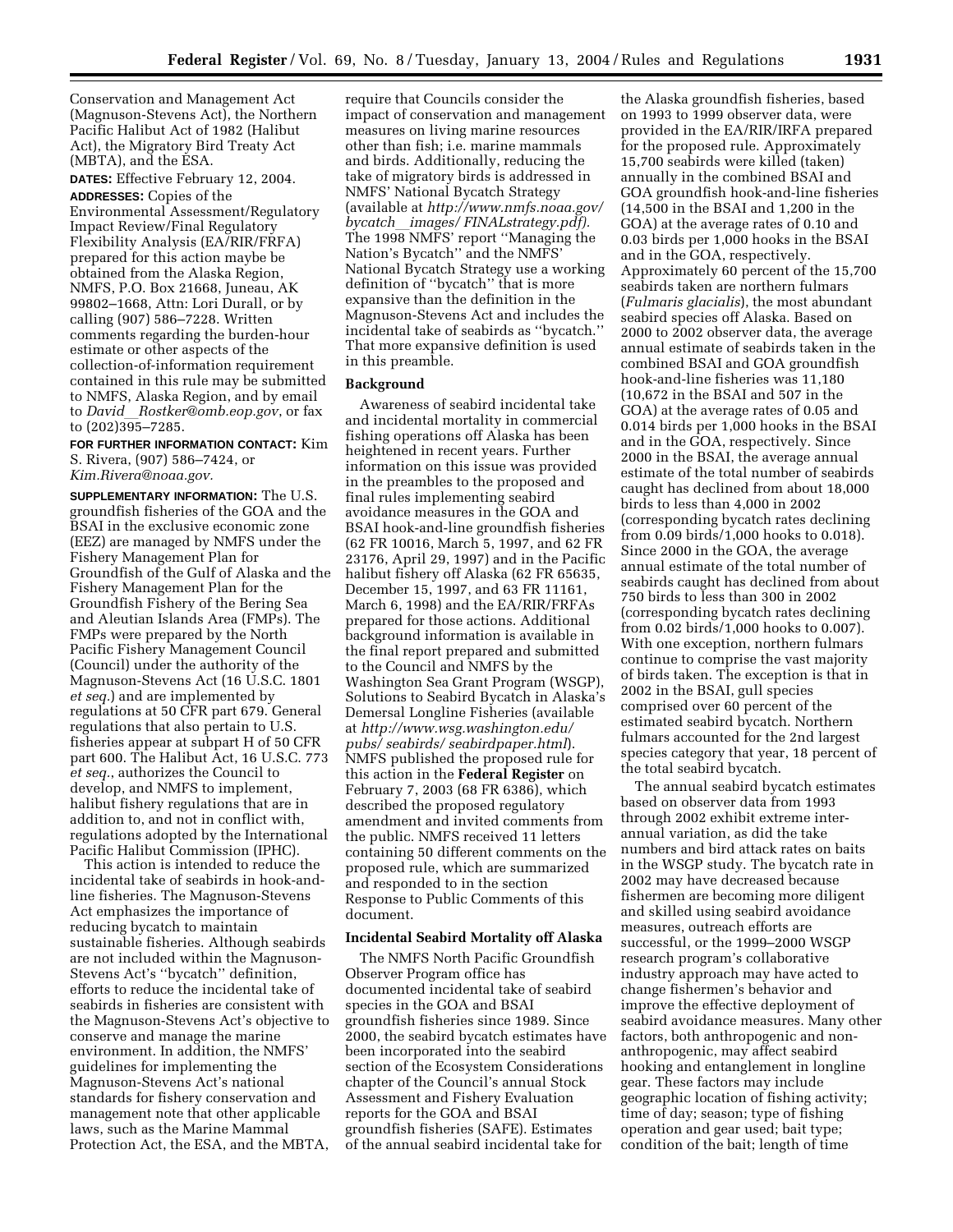baited hooks remain at or near the surface of the water; water and weather conditions; availability of food (including bait and offal); bird size; bird behavior (feeding and foraging strategies); bird abundance and distribution; physical condition of the bird, and the quality and correct deployment of seabird avoidance gear.

### **Council's Final Action**

For a more detailed description of the Council's final action, based in part on WSGP research results and recommendations, see the preamble to the proposed rule (68 FR 6386, February 7, 2003).

## **Summary of the Revised Final Seabird Avoidance Measures**

For more detailed descriptions of the seabird avoidance requirements, see the preamble to the proposed rule (68 FR 6386, February 7, 2003). Seabird avoidance measures apply to the operators of vessels using hook-and-line gear for (1) Pacific halibut in the Individual Fishing Quota (IFQ) and Community Development Quota (CDQ) management programs (0 to 200 nautical miles (nm)), (2) IFQ sablefish in EEZ waters (3 to 200 nm) and waters of the State of Alaska (0 to 3 nm), except waters of Prince William Sound and areas in which sablefish fishing is managed under a State of Alaska limited entry program (Clarence Strait, Chatham Strait), and (3) groundfish (except IFQ sablefish) with hook-and-line gear in the U.S. EEZ waters off Alaska (3 to 200 nm).

Operators of all applicable vessels using hook-and-line gear are required to comply with the following bird line requirements (see Table 20):

*For Applicable Vessels, Using Hookand-Line Gear Including Snap Gear, Operating in Inside Waters (NMFS Area 649, NMFS Area 659, and State Waters of Cook Inlet)*: (1) a minimum of 1 buoy bag line of a specified performance standard is required of vessels greater than 26 ft (7.9 m) length overall (LOA) and less than or equal to 55 ft (16.8 m) LOA that are without masts, poles, or rigging, (2) a minimum of one buoy bag line of a specified performance standard is required of vessels greater than 26 ft (7.9 m) LOA and less than or equal to 32 ft (9.8 m) LOA and with masts, poles, or rigging, (3) a minimum of one streamer line of a specified performance standard is required of vessels greater than 32 ft (9.8 m) LOA and less than or equal to 55 ft (16.8 m) LOA and with masts, poles, or rigging, and (4) a minimum of one streamer line of a specified performance standard is

required of vessels greater than 55 ft (16.8 m) LOA.

*For Applicable Vessels, Using Other than Snap Gear, and Operating in the EEZ (not including NMFS Area 659)*: (1) a minimum of one buoy bag line of a specified performance standard and one other specified device is required of vessels greater than 26 ft (7.9 m) LOA and less than or equal to 55 ft (16.8 m) LOA that are without masts, poles, or rigging, (2) a minimum of one streamer line of a specified performance standard and one other specified device is required of vessels greater than 26 ft (7.9 m) LOA and less than or equal to 55 ft (16.8 m) LOA and with masts, poles, or rigging, and (3) except for vessels using snap gear, a minimum of paired streamer lines of a specified performance standard is required of vessels greater than 55 ft (16.8 m) LOA.

*For Operators of Vessels, Using Hookand-line Gear Other than Snap Gear, Fishing for IFQ Halibut, CDQ Halibut, or IFQ Halibut in Waters Shoreward of the EEZ (except for IPHC Area 4E, see below)*: the same requirements included in the preceding paragraph apply.

*For Applicable Vessels Using Snap Gear and Operating in the EEZ (not including NMFS Area 659)*: (1) a minimum of one buoy bag line of a specified performance standard and one other specified device is required of vessels greater than 26 ft (7.9 m) LOA and less than or equal to 55 ft (16.8 m) LOA and that are without masts, poles, or rigging, (2) a minimum of one streamer line of a specified performance standard and one other specified device is required of vessels greater than 26 ft (7.9 m) LOA and less than or equal to 55 ft (16.8 m) LOA and with masts, poles, or rigging, and (3) a minimum of one streamer line of a specified performance standard is required of vessels greater than or equal to 55 ft (16.8 m) LOA and with masts, poles, or rigging.

Other seabird avoidance devices and methods include weights added to groundline, a buoy bag line or streamer line of specified performance standards, and strategic offal discharge to distract birds away from the setting of baited hooks, that is, discharge fish, fish parts (i.e. offal) or spent bait to distract seabirds away from the main groundline while setting gear.

## *Gear Performance and Material Standards*

To enhance the effectiveness and improve the enforcement of seabird avoidance measures, this rule specifies the gear performance and material standards for larger vessels (vessels greater than or equal to 55 ft (16.8 m)

LOA). Voluntary guidelines for gear performance and material standards for smaller vessels (vessels greater than or equal to 26 ft (7.9m) and less than 55 ft (16.8 m) LOA) were provided in the preamble to the proposed rule (68 FR 6386, February 7, 2003). The only standard applied to seabird avoidance gear for smaller vessels in this rule is discussed in Weather Safety Factor.

## *Standards for Larger (Greater than 55 ft (16.8 m) LOA) Vessels*

*Paired Streamer Standard* Larger vessels must deploy a minimum of two streamer lines while setting hook-andline gear. Preferably, both streamer lines are deployed prior to the first hook being set. At least one streamer line must be deployed before the first hook is set and both streamers must be fully deployed within 90 seconds. Further, streamer lines must be deployed in such a way that streamers are in the air for a minimum of 131.2 ft (40 m) aft of the stern for vessels under 100 ft (30.5 m) and 196.9 ft (60 m) aft of the stern for vessels 100 ft (30.5 m) or over. For vessels deploying gear from the stern, the streamer lines must be deployed from the stern, one on each side of the main groundline. For vessels deploying gear from the side, the streamer lines must be deployed from the stern, one over the main groundline and the other on one side of the main groundline.

*Materials Standard* The following minimum streamer line specifications must be met: (1) length of 300 feet (91.4 m), (2) spacing of streamers every 16.4 ft (5 m), and (3) streamer material that is brightly colored, UV-protected plastic tubing or 3/8 inch polyester line or material of an equivalent density. An individual streamer must hang attached to the mainline to 0.25 m above the waterline in the absence of wind.

*Snap Gear Streamer Standard* For vessels using snap gear, a single streamer line [147.6 ft (45 m) length] must be deployed in such a way that streamers are in the air for 65.6 ft (20 m) aft of the stern and within 6.6 ft (2 m) horizontally of the point where the main groundline enters the water.

*Single Streamer Standard* A single streamer line must be deployed in such a way that streamers are in the air for a minimum of 131.2 ft (40 m) aft of the stern and within 6.6 ft (2 m) horizontally of the point where the main groundline enters the water.

*Materials Standard* The single streamer line materials standard is the same as the materials standard for paired streamer lines.

*Offal Requirements* The offal discharge regulation is amended to require that prior to offal discharge,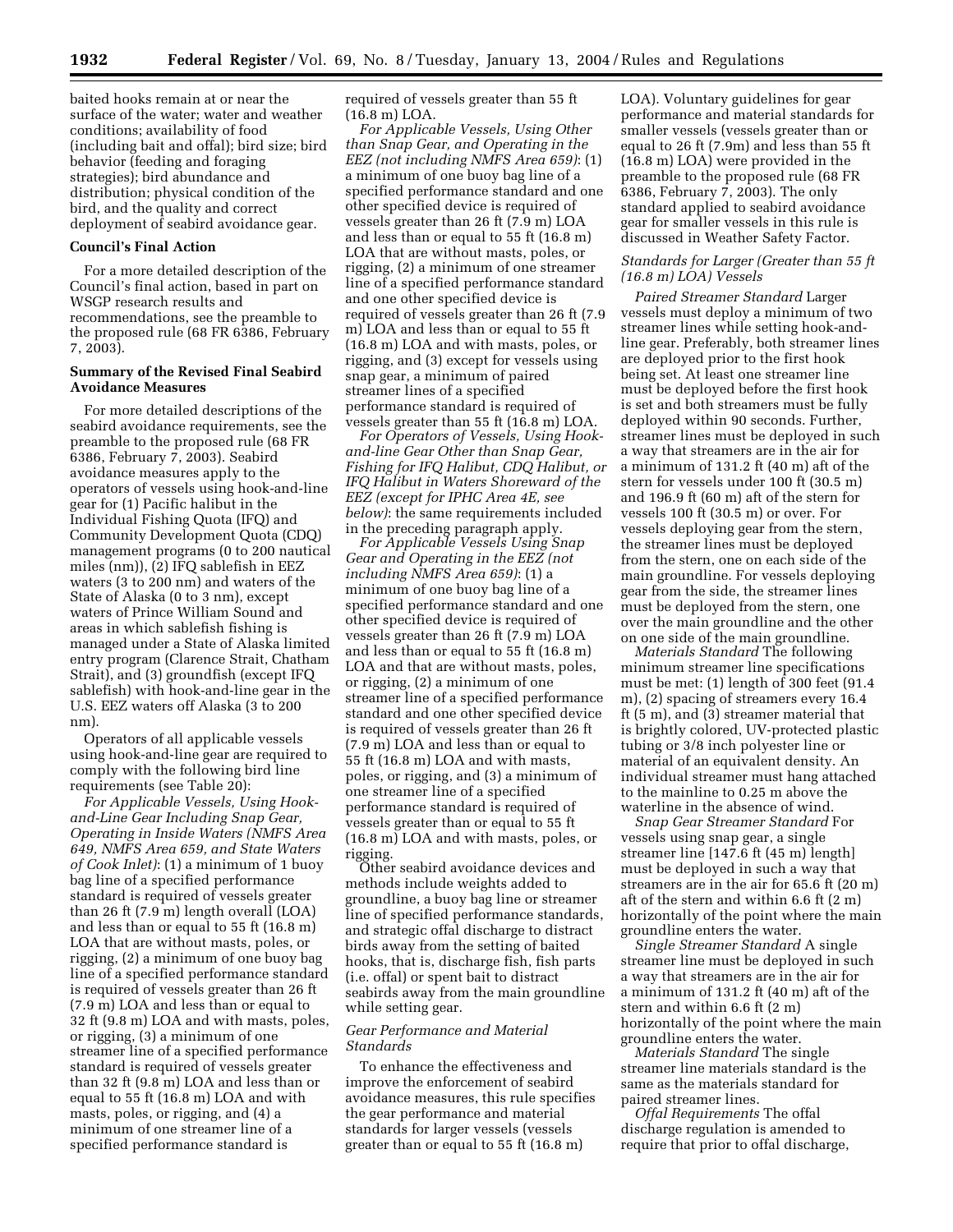embedded hooks are removed from offal.

*Weather Safety Factor* In winds exceeding 45 knots (storm or Beaufort 9 conditions), the deployment of streamer lines (either single or paired) or buoy bag lines is discretionary. For vessel operators required to use paired streamer lines, in winds exceeding 30 knots, but less then or equal to 45 knots (near gale or Beaufort 7 conditions), a single streamer must instead be deployed from the windward side of the vessel.

## *Exemption for Vessels 32 ft (9.8m) LOA or Less in State Waters of IPHC Area 4E*

Operators of vessels less than 32 ft (9.8m) LOA using hook-and-line gear and fishing in state waters of IPHC Area 4E are exempt from using seabird avoidance measures.

#### *Seabird Reporting Requirements*

Regulations at  $\S 679.5(a)(7)(ix)(C)(3)$ currently require operators of catcher vessels or catcher/processor vessels using longline gear to report the bird avoidance gear deployed using gear codes at Table 19 to part 679. Because this rule revises the required seabird avoidance measures, the seabird avoidance codes at Table 19 to part 679 are revised to reflect these changes.

#### *Seabird Avoidance Plan*

A Seabird Avoidance Plan that is written and onboard the vessel must contain the following information: (1) Vessel name, (2) master's name, (3) type of bird avoidance measures utilized, (4) positions and responsibilities of crew for deploying, adjusting, and monitoring performance of deployed gear, (5) instructions and/or diagrams outlining the sequence of actions required to deploy and retrieve the gear to meet specified performance standards, and (5) procedures for strategic discharge of offal, if any. The Seabird Avoidance Plan is prepared and signed by the vessel operator. The vessel operator's signature indicates the operator has read the plan, reviewed it with the vessel crew, made it available to the crew, and instructed vessel crew to read it. The Seabird Avoidance Plan must be made available for inspection upon request by an authorized officer (USCG boarding officer, NMFS Enforcement Officer or other designated official) or an observer.

#### *Seabird Data Collection by Observers*

Operators of observed vessels are required to collect seabirds from the observer-sampled portions of hauls using hook-and-line gear or as requested by an observer during non-sampled portions of hauls.

## *Applicability of Seabird Avoidance Regulations While Fishing for CDQ Halibut*

Paragraphs  $§ 679.32(f)(2)(v)$  and § 679.42(b)(2) require the use of seabird avoidance measures on all vessels of a specified length that are fishing in U.S. Convention waters off Alaska for Pacific halibut, whether the vessels are engaged in IFQ fisheries or CDQ fisheries.

## *Definitions at § 679.2*

Definitions are added at § 679.2 for two previously undefined terms: ''snap gear'' (as a type of ''authorized fishing gear'') and ''seabird.≥

## *Redesignation of Paragraphs at § 679.24(e)*

Seabird avoidance requirements currently in  $\S 679.24$  (e)(2)(i), (ii), and (iii) are redesignated as paragraphs  $(e)(2)(iv)$ ,  $(e)(2)(v)(A)$ , and  $(e)(2)(vi)$ , respectively.

# **Changes to the Seabird Avoidance Measures from the Proposed Rule**

The notice of proposed rulemaking specified seabird avoidance requirements for operators of vessels fishing with hook-and-line gear in NMFS Reporting Areas 649, 659, or state waters of Cook Inlet and while fishing in the EEZ [see 68 FR 6394, columns 1 and 2 and Table 20 at 6398 (February 7, 2003)]. A comment received during the public comment period (see Comment 1) noted that it was not clear if the proposed regulations applied to vessels fishing in State waters. The commenter recalled that the Council's action specified that these vessels fishing in State waters for species other than halibut would be subject to regulations adopted by the Alaska Board of Fisheries (Board). The commenter is correct and the final rule is clarified to indicate that the requirements for operators of vessels fishing in the EEZ also apply to vessel operators fishing for IFQ halibut, CDQ halibut, and IFQ sablefish in waters shoreward of the EEZ. NMFS regulates IFQ and CDQ fishermen participating in each of these three fisheries in State waters (0–3 nm), including implementation of seabird avoidance requirements. These clarifications are made with a new paragraph at § 679.24(e)(4)(iv), minor revisions at  $\S 679.24(e)(4)(ii)$  and (iii), revision of the title legend of Table 20, and the corresponding text changes to Table 20. Companion clarifications are also made for the requirements in IPHC Area 4E.

The notice of proposed rulemaking specified seabird avoidance requirements for operators of vessels fishing with hook-and-line gear, other

than snap gear, in NMFS Reporting Areas 649 and 659, or state waters of Cook Inlet and for operators of vessels that use snap gear [see 68 FR 6394, columns 1 and 2 and Table 20 at 6398 (February 7, 2003)]. A comment received during the public comment period (see Comment 2) noted that it was not clear whether the proposed regulation for vessels with snap gear and the corresponding language in Table 20 apply to vessels when fishing only in the EEZ or when fishing in any area, including inside state waters (NMFS Areas 649 and 659). The commenter noted that the Council's final action was that the requirements for inside waters apply to all hook-andline gear types (i.e. including snap gear) and that the specific requirements for vessels using snap gear apply only when fishing in the EEZ. The commenter is correct. The Council's final action on seabird avoidance measures was that the requirements for inside waters would apply also to vessels using snap gear. The specific snap gear requirements were not intended to apply to vessels fishing in the inside waters. Changes from the proposed regulation at § 679.24(e)(4)(i) and (iii) and in Table 20 are made in the final rule. Companion clarifications are also made for the requirements in IPHC Area 4E.

The notice of proposed rulemaking revised the bird avoidance codes in Table 19 to correspond to the proposed changes in seabird avoidance measures. See 68 FR 6396 and 6397, February 7, 2003. A comment addressed under Comment 13 noted that the regulations should more clearly specify that more than one device, and therefore more than one code, can be used at the same time. The commenter is correct that more than one device can be used at a time; therefore NMFS makes this clarification in the recordkeeping and reporting requirements at  $§ 679.5(c)(1)(xvii).$ 

The notice of proposed rulemaking specified that operators of vessels required to carry one or more observers must provide assistance that would include collecting all seabirds that are incidentally taken on the observersampled portions of hauls using hookand-line gear or as requested by an observer during non-sampled portions of hauls. See 68 FR 6395, February 7, 2003. When the notice of proposed rulemaking was drafted in 2002, the regulatory responsibilities for vessels carrying observers were codified at § 679.50(f)(1). A final rule was published on December 6, 2002, 67 FR 75295, that extended the effective date of the existing regulations for the interim North Pacific Groundfish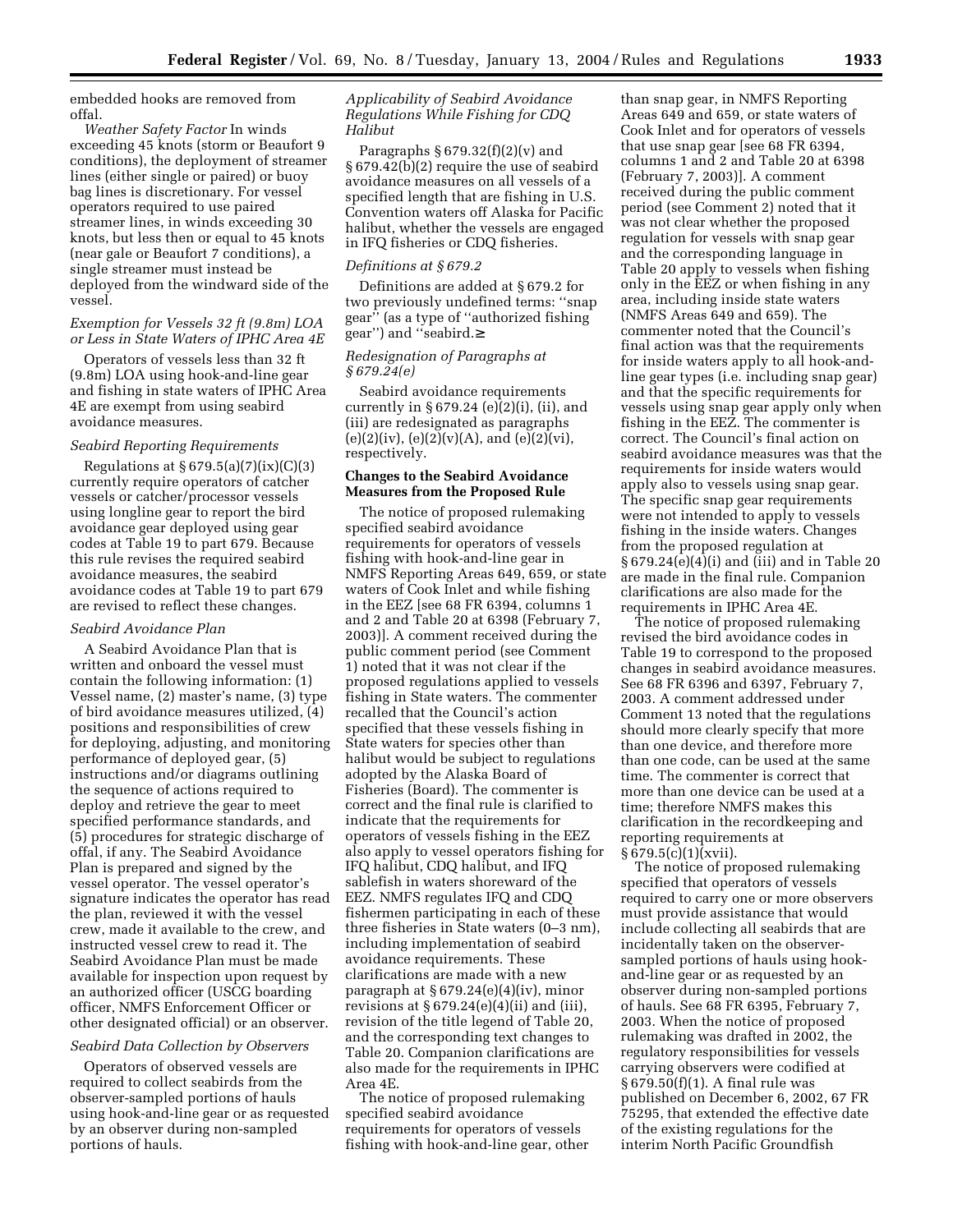Observer Program (Observer Program) and also amended regulations governing the Observer Program. The amended regulations included a redesignation of paragraph § 679.50 (f) to paragraph § 679.50(g). This final rule reflects the correct designation for the paragraph in § 679.50 on vessel responsibilities. The new paragraph (1)(viii)(F) of this section, which will require operators of vessels to provide assistance to observers in the form of collecting all seabirds that are incidentally taken on the observer-sampled portions of hauls using hook-and-line gear or as requested by an observer during non-sampled portions of hauls, will now be codified in paragraph (g) of this section.

The notice of proposed rulemaking specified that seabird avoidance measures would be required on all vessels of a specified length that are fishing in U.S. Convention waters off Alaska for Pacific halibut, whether the vessels are engaged in IFQ fisheries or CDQ fisheries. The proposed regulation for the halibut CDQ fisheries was designated at § 679.32 (f)(2)(vi). See 68 FR 6395, February 7, 2003. When the notice of proposed rulemaking was drafted in 2002, the regulatory responsibilities for halibut CDQ vessel operations were codified at § 679.32(f). A final rule was published on July 29, 2003, 68 FR 44473, that revised extensively certain requirements for the IFQ and CDQ programs for the Pacific halibut fishery and also amended regulations governing these programs. The amended regulations included redesignations of some of the subparagraphs of paragraph § 679.32 (f)(2) to § 679.4(e). This seabird final rule reflects the correct designation for the paragraph in § 679.32(f) on halibut CDQ. A new paragraph (5) will be added to this section, and will require the CDQ group, and vessel owner or operator to comply with all of the seabird avoidance requirements at § 679.42(b)(2).

#### **Response to Public Comments**

NMFS received 11 letters containing 50 different comments on the proposed seabird avoidance measures. The summarized comments and responses to them follow:

*Comment 1:* In general, the proposed rule reflects the intent of the Council's final action. However, clarification is needed to the proposed regulation specifying use of seabird avoidance measures in State waters. The proposed regulatory language at Part 679.24(e)(4)(i) and text in Table 20 implies that vessels fishing in State waters for species other than halibut are subject to the federal regulations, in

essence pre-empting State regulations. The Council's action specified that these vessels would be subject to regulations adopted by the Alaska Board of Fisheries (Board). For example, if an operator were fishing hook-and-line gear for Pacific cod in NMFS Area 649 (Prince William Sound), an exact reading of the proposed rule would lead him/her to believe that compliance with the federal regulations is required even if federal regulations conflicted with regulations adopted by the Board.

*Response:* The final rule will clarify the applicability of these seabird avoidance regulations to vessels fishing in State of Alaska waters. In particular, the title legend of Table 20 has been revised to indicate that the reader must refer to  $\S 679.24(e)(1)$  for applicable fisheries. Section 679.24(e)(1) indicates that the operator of a vessel that is longer than 26 ft (7.9 m) LOA fishing with hook-and-line gear must comply with the seabird avoidance requirements as specified in paragraphs (e)(2) through (e)(4) of this section while fishing for IFQ halibut or CDQ halibut, IFQ sablefish, and groundfish in the EEZ off Alaska. Further a new paragraph § 679.24(e)(4)(iv) is added that clearly indicates what seabird avoidance measures must be used while fishing for IFQ halibut, CDQ halibut, or IFQ sablefish in waters shoreward of the EEZ. NMFS promulgates fishery regulations, including seabird avoidance requirements, for these three fisheries in State waters (0–3 nm). The State of Alaska will promulgate seabird avoidance regulations applicable to its groundfish fisheries in State waters. At its March 2002 meeting, the Board approved a proposal that will change state groundfish regulations to parallel these new Federal regulations governing seabird avoidance measure requirements for operators in hook-andline fisheries.

*Comment 2:* It is unclear if the proposed regulation at § 679.24(e)(4)(iii) for vessels with snap gear, and the corresponding language in Table 20, apply to vessels only when fishing in the EEZ, or when fishing in any area, including the inside state waters (NMFS Areas 649 and 659). The commenter's recollection of the final Council action was that the requirements for inside waters apply to all hook-and-line gear types (i.e. including snap gear), and the specific requirements for vessels using snap gear applies only when fishing in the EEZ. Clarification of how these two components interact would be helpful.

*Response:* The Council's final action intended that seabird avoidance measures would apply to vessels using snap gear in inside state waters as well. Consequently, the regulations at § 679.24(e)(4) were revised from the proposed rule to clarify this point. The text in Table 20 has also been changed as a result.

*Comment 3:* The commenter believes that insufficient data have been collected to justify the extensive regulatory revisions based on individual vessel classes and fishing areas. Without adequate research to justify these revisions, the rules should impose a conservative management plan consistent for all vessels in all the fishing areas.

*Response:* The factors potentially affecting seabird hooking and entanglement on hook-and-line gear are numerous and complex. The solutions to reduce seabird/vessel interactions will reflect this complexity as well. Factors may include geographic location of fishing activity; time of day; season; type of fishing operation and gear used; bait type; condition of the bait; length of time baited hooks remain at or near the surface of the water; water and weather conditions; availability of food (including bait and offal); bird size; bird behavior (feeding and foraging strategies); bird abundance and distribution; and physical condition of the bird. When establishing effective requirements that reduce the potential for seabird interactions with gear and the associated mortality of seabirds, considering or accounting for any of these factors, to the extent possible and practicable is desirable. Based on information from the WSGP study, the Council's Science and Statistical Committee (SSC), several U.S. Fish &Wildlife Service (USFWS) marine bird surveys, and anecdotal information from the commercial longline fleet off Alaska, the seabird avoidance measures required of vessel operators reflect the area fished, vessel length, vessel type, and gear type. This base of knowledge is sufficient to modify the existing regulations. NMFS agrees that additional research may help elucidate the bird/vessel interaction, particularly for smaller vessels because most of the work thus far has been conducted on larger vessels. In general, research to date have focused work on locations of higher bird bycatch rates (BSAI) and on vessel types that appear to catch more birds (larger processing vessels). In response to the SSC's recommendation for additional studies on smaller vessels, WSGP researchers began work in the summer of 2002 with vessel owners to evaluate the need for mitigation devices as well as performance standards that could be achieved on these vessels that operate quite differently from larger vessels.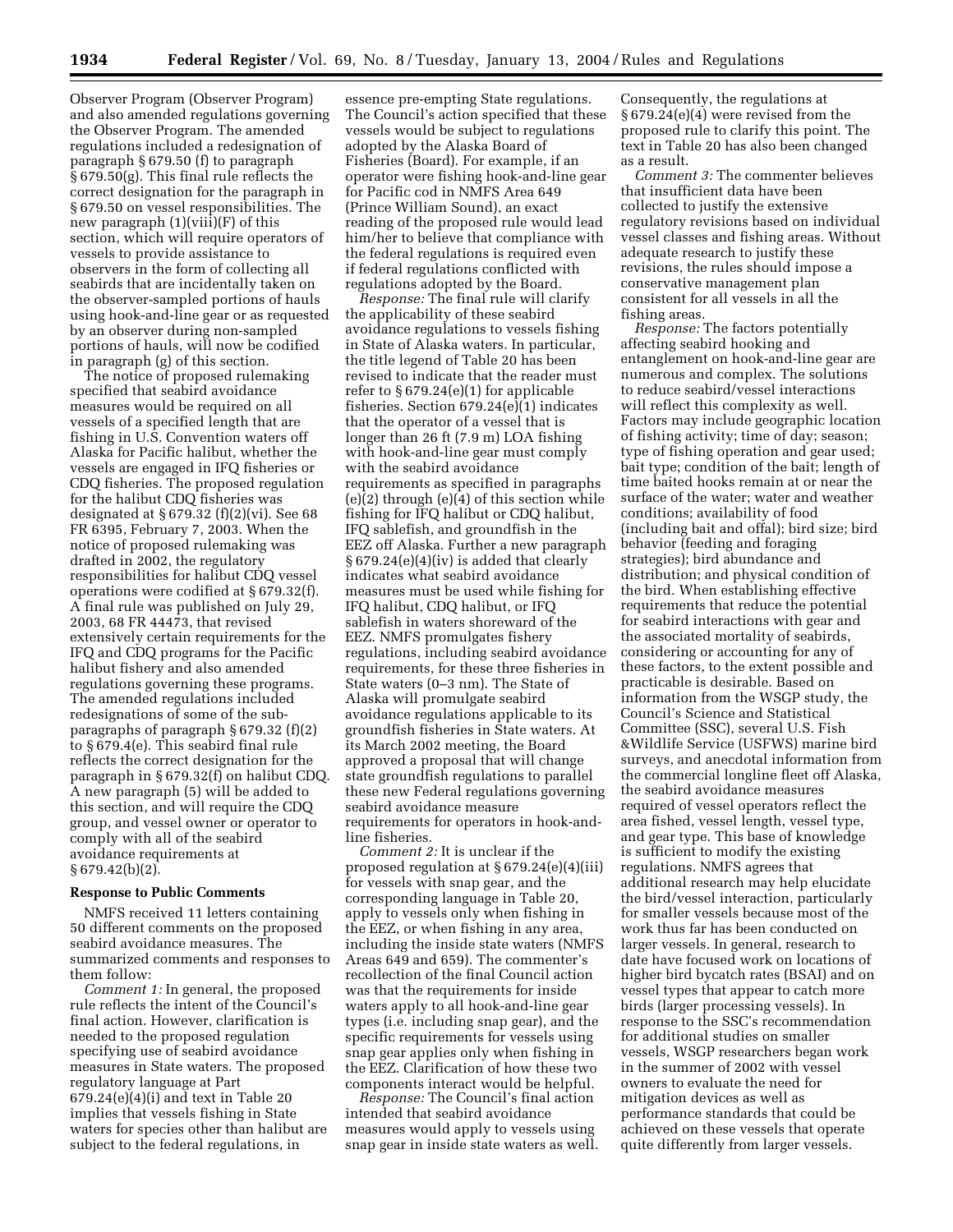Studies were conducted on vessels from 26 ft (7.9 m) to 55 ft (16.8 m) LOA, with and without superstructure (i.e. poles, masts, rigging). Results may lead to further revisions to seabird avoidance measures if warranted. NMFS believes the final rule implements a conservative management plan that accounts for the fleet diversity and differences between vessels types and geographic areas in likelihood of hooking and entangling seabirds.

*Comment 4:* Three commenters suggested that paired streamer lines should be used on more vessels than is proposed. One commenter believed they should be required on all vessels capable of conducting fishing operations with paired streamer lines deployed. This would mean that any vessel over 26 ft (7.9 m) LOA with masts or other rigging must deploy paired streamer lines. Another commenter suggested that all longline vessels over 35 ft (10.7 m) LOA should be required to use paired streamer lines while setting gear. If owners of vessels 35 (10.7 m) to 55 ft (16.8 m) LOA can document to a NMFS official that deployment of 2 streamer lines from their vessel is not practical, then other means, such as a single streamer line, other towed deterrent, and weighting the groundline to achieve a sink rate of 0.3 m per second, would be acceptable alternatives.

*Response:* Based on best available information, NMFS has determined that the new requirements will place paired streamer lines on those vessels that can safely and practicably use them in an effective manner to reduce bycatch of seabirds. Paired streamer lines will be required on vessels over 55 ft (16.8 m) LOA. In 2000 these vessels accounted for 98 percent, 67 percent, and 59 percent of the harvest by hook-and-line vessels in the BSAI groundfish, GOA groundfish, and halibut fisheries, respectively. Of the 1,006 vessels that harvested groundfish in either the BSAI or GOA in year 2000, 687 were smaller catcher vessels (26 (7.9 m) to 55 ft (16.8 m) LOA), 275 were vessels over 55 ft LOA and will be required to use paired streamer lines, and 44 vessels that also process their catch were all over 55 ft (16.8 m) LOA and will be required to use paired streamer lines. In the IFQ halibut fishery, 308 vessels were over 55 ft (16.8 m) LOA and will be required to use paired streamer lines. Smaller catcher vessels numbered 1,145 and these vessels will be required to use single streamer lines or similar devices. The higher bird bycatch rates in the BSAI compared to the GOA (0.05 birds/ 1,000 hooks vs 0.014 birds/1,000 hooks; 2000–2002 average annual rate) may reflect higher bycatch rates of larger

processing vessels as compared to smaller vessels that do not process catch. One factor that contributes to birds getting hooked on hook-and-line gear is whether the vessel processes fish and discharges offal, an attractant to birds. Smaller vessels (i.e. the majority of vessels in the GOA and in the halibut fishery) often retain whole fish on ice for delivery to shoreside plants. In the absence of fish offal discharged around these vessels, fewer birds are attracted and thus fewer are vulnerable to getting hooked. Additionally, deploying paired streamer lines on smaller vessels with narrower beam widths is not practicable. Paired lines can become easily tangled and may pose safety hazards to the vessel and crew during the deployment of gear. These smaller vessels will be required to use single streamer lines in most instances. The WSGP study found that single streamer lines effectively reduced seabird bycatch by 71 to 96 percent compared to a control of no deterrent. Single streamer lines will be an adequate deterrent for use on these smaller vessels.

A system does not currently exist within NMFS to provide for individual vessel accountability whereby vessels could demonstrate if the deployment of paired streamer lines was practicable. Thus, such a system, as suggested by the commenter, is not feasible at this time. More importantly, NMFS does not believe such a system is necessary given that the final regulations are designed to effectively reduce seabird bycatch in the fleet component most responsible for seabird bycatch.

*Comment 5:* Vessels not required to use paired streamer lines should be required to use at least two bird deterrent methods and should operate at speeds slow enough to permit longlines to sink at a rapid rate and not extend far behind the vessel at or near the surface of the water.

*Response:* The use of multiple deterrent devices is one effective way to reduce gear interactions with seabirds. In those geographic areas where seabirds are more likely to be encountered (i.e. in the EEZ), NMFS will require vessels not required to use paired streamer lines to use a minimum of two methods or devices (single streamer line, buoy bag line, adding weights to groundline, or strategic offal discharge). NMFS agrees that deploying gear at slower speeds is an effective way to allow baited hooks to sink more quickly, thus becoming inaccessible to seabirds. Because the vessel speed used by a vessel operator will depend upon many other factors, including water and wind conditions, NMFS will not

include this method as a required option. WSGP has produced an educational outreach video that has been widely distributed to Alaska fishermen. This video demonstrates that slowing the speed of the vessel during gear deployment can successfully sink gear more quickly, away from the reach of birds.

*Comment 6:* Three commenters suggested mandatory training for vessel crews or operators on the proper use and deployment of streamer lines. One of the commenters further suggested that the workshops could also cover seabird identification, use of other seabird deterrents, and to discuss any innovations in seabird avoidance in the industry. These workshops would be conducted annually by NMFS and USFWS and could be similar to the protected species workshops that have been conducted in Hawaii for the longline fleet since 1996.

*Response:* Over the past several years, NMFS has conducted or collaborated with groups conducting seminars, workshops, and industry meetings to provide outreach and training about the effective use and deployment of seabird deterrent devices, discuss new innovations in seabird avoidance, and cover seabird identification. These sessions have been well attended and beneficial to participants. Additionally, the WSGP, in collaboration with the USFWS, NMFS, and longline industry associations, has produced an informational outreach video that has been widely distributed to longline fishermen. Given the very large fleet of vessels deploying hook-and-line gear off Alaska (up to 2,000 vessels), NMFS is not able at this time to provide mandatory training workshops for vessel owners and their crew. Such mandatory workshops have worked in other areas, such as Hawaii, due to the much smaller fleet (several hundred vessels). NMFS is satisfied that the outreach and training program in the Alaska fleet is effective and NMFS will continue to provide for and be involved in future opportunities for outreach and training.

*Comment 7:* The manufacture of streamer lines should be strictly monitored to assure that only properly designed and constructed streamer lines are used by the fishing vessels.

*Response:* The vast majority of the streamer lines currently in use have been provided by a USFWS ''streamer line give-away program.'' The Pacific States Marine Fisheries Commission (PSMFC) is responsible for constructing and distributing the streamer lines and it consulted with WSGP for construction standards. These lines, when properly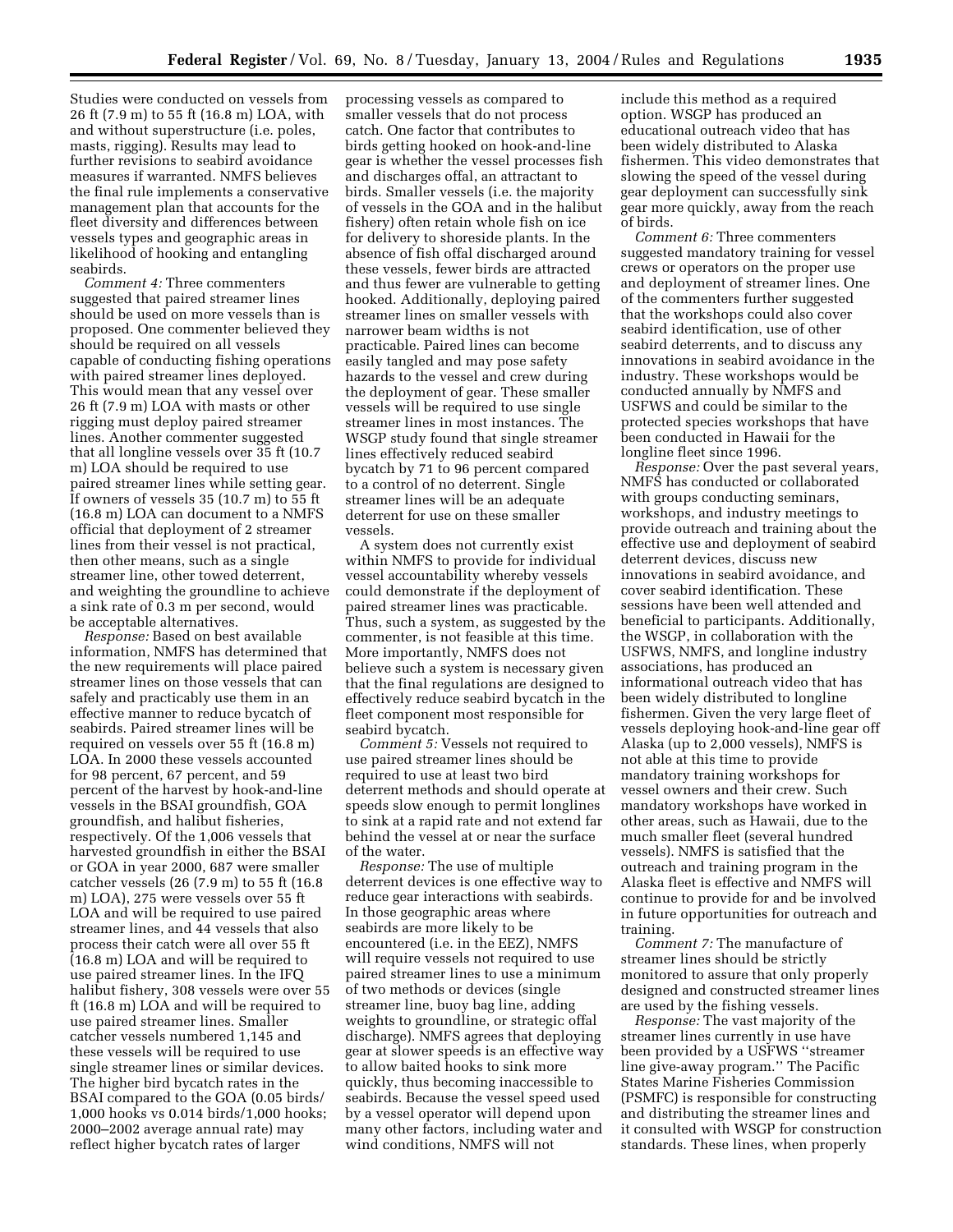deployed, meet the performance and material standards specified in the revised regulations. PSMFC has an ample supply of streamer lines in stock at port distribution sites throughout Alaska and in Seattle. This stock should be adequate to meet the immediate demand for streamer lines when the new requirements become effective. NMFS regulations specify the performance and material standards for the streamer lines. Streamer lines can be constructed from relatively inexpensive and readily available materials, thus increasing the practicability of streamer line construction and use by fishermen. NMFS does not regulate or control the manufacture of streamer lines, nor is this a necessary element for the effective use and deployment of streamer lines by fishermen. NMFS can more efficiently convey this type of information through its support of outreach materials such as the WSGP video on deterrent devices.

*Comment 8:* Three commenters have recommended that NMFS should require observer coverage on vessels fishing for halibut in order to monitor gear interactions with seabirds. One commenter suggested that due to concerns that additional gear mitigation studies may not be conducted rapidly enough for incorporation into management requirements and that the studies will not be adequate to address the entire problem, the regulations should also be expanded to cover the observer-monitoring programs on the smaller vessels and the halibut fishery. The other commenter suggested that the coverage in the halibut fishery should be at least 80 percent of all vessels over 60 ft (18.3 m) LOA and perhaps 15 percent of vessels from over 26 ft (7.9 m) LOA to 60 ft (18.3 m) LOA. Currently there is no assessment of seabird bycatch in this fishery despite the U.S.'s National Plan of Action for Reducing the Incidental Catch of Seabirds in Longline Fisheries (NPOA) which requires an assessment of all such fisheries for seabird bycatch to be completed by February 2003. Additionally, the Biological Opinion issued by USFWS in 1999 included a conservation recommendation that all vessels over 60 ft (18.3 m) LOA carry observers for the purposes of monitoring seabird bycatch.

*Response:* NMFS is exploring additional options to monitor seabird mortality in the halibut and small boat fleets. Observer programs are subject to serious safety, logistical, funding, service delivery, and resource constraints. For example, observer costs range from \$355 to over \$2,000 per day, depending on program structure, size, area of operation, and other factors.

Issues like these are not easy problems to solve, but NMFS has been making progress in two areas. NMFS has funded and supported research by the IPHC to evaluate alternative monitoring systems that rely on video technology rather than observers. NMFS and the IPHC are coordinating to have that report published and available in 2004. NMFS will coordinate with the IPHC and the USFWS in 2004 to discuss report recommendations and other options with regard to the Biological Opinion for the halibut fishery. The Council and NMFS are interested in expanding monitoring to groundfish vessels less than 60 ft (18.3 m) LOA for a variety of fishery management goals in addition to that of assessing seabird incidental take. Staff are coordinating with the Council to address potential options for Observer Program redesign that might provide coverage to these smaller vessels. These efforts continue as NMFS evaluates the costs and benefits of monitoring options and coverage levels, and addresses the constraints noted above. This work has not advanced far enough to evaluate the coverage levels recommended by the commenter, although the IPHC report does evaluate costs of alternate monitoring methods for two coverage levels. Any expansion of observer coverage requirements will require subsequent regulatory amendments.

The 1999 USFWS Biological Opinion conservation recommendations are discretionary agency activities. While observer coverage has not yet been implemented in these fisheries, NMFS did address this conservation recommendation as evident from the series of steps described above.

*Comment 9:* Three commenters recommended that NMFS report annually on seabird bycatch. The catch per unit effort (CPUE) should be listed by bird species for each boat with reference to boat size, numbers of hooks set, avoidance gear used, and by fishing area. Data when observers are aboard should be segregated to determine any variation in CPUE when observers are not aboard. One commenter suggested that NMFS should be required to report by March of every year on seabird bycatch and estimates derived from the bycatch data. The annual report should include: observed and estimated number of seabird interactions and seabird takes by species, the estimated take by fishing set type and rate of take per 1,000 hooks, an analysis of what deterrents are being used and their effectiveness in reducing seabird interactions, and details of observer coverage and the total number of observed hooks. The Biological Opinion

issued by USFWS for the Hawaii pelagic longline fishery requires such an annual report; this should also be required for the Alaska fishery.

*Response:* NMFS notes that estimates of seabird bycatch have been reported annually for several years, although not at the level of detail described by the commenter. Annual seabird bycatch is estimated by year, gear type, and region (BSAI and GOA) and can be found in the seabird section of the Ecosystem Considerations chapter of the annual SAFE Report, found at www.afsc.noaa.gov/refm/reem. The initial draft of this annual report is usually available to the public in October, with the final report usually available in December. Although NMFS agrees providing bycatch estimates to the public in a timely manner is important, the databases needed for this work are finalized in February or later each year, precluding an earlier distribution. While the reports to date have not included the level of detail described by the commenter, NMFS agrees that improved reporting of seabird bycatch estimates is an important goal. Several technical and scientific reports that provide estimates of seabird bycatch for more precise time/area/fishery cells are being prepared. The authors will consider addressing the recommendations made above in these reports.

Due to various data confidentiality considerations, NMFS does not release specific data identified by vessel in a report such as that described by the commenter. Specific data may be released on a case-by-case basis. Some vessel-specific data are available for release, as identified at § 679.50(k), but seabird bycatch data are currently not included in that category. NMFS is using vessel-specific data to identify vessels that have incidental take higher than fleet averages, and hopes to work with individual owners and operators to reduce seabird bycatch on their vessels. Industry-sponsored programs use vessel-specific data and this approach appears to be very effective in reducing seabird incidental take. Through broadscale analysis, vessel-specific work, and continued coordination with industry, NMFS will be able to develop a measure of the effectiveness of the seabird avoidance measures. However, precise evaluations require experimental design and testing, as was conducted by the WSGP. The commenter also requested an analysis of vessel-specific or fleetwide CPUEs comparing when observers are onboard with when they are not. That type of analysis is not possible, because NMFS does not have CPUE data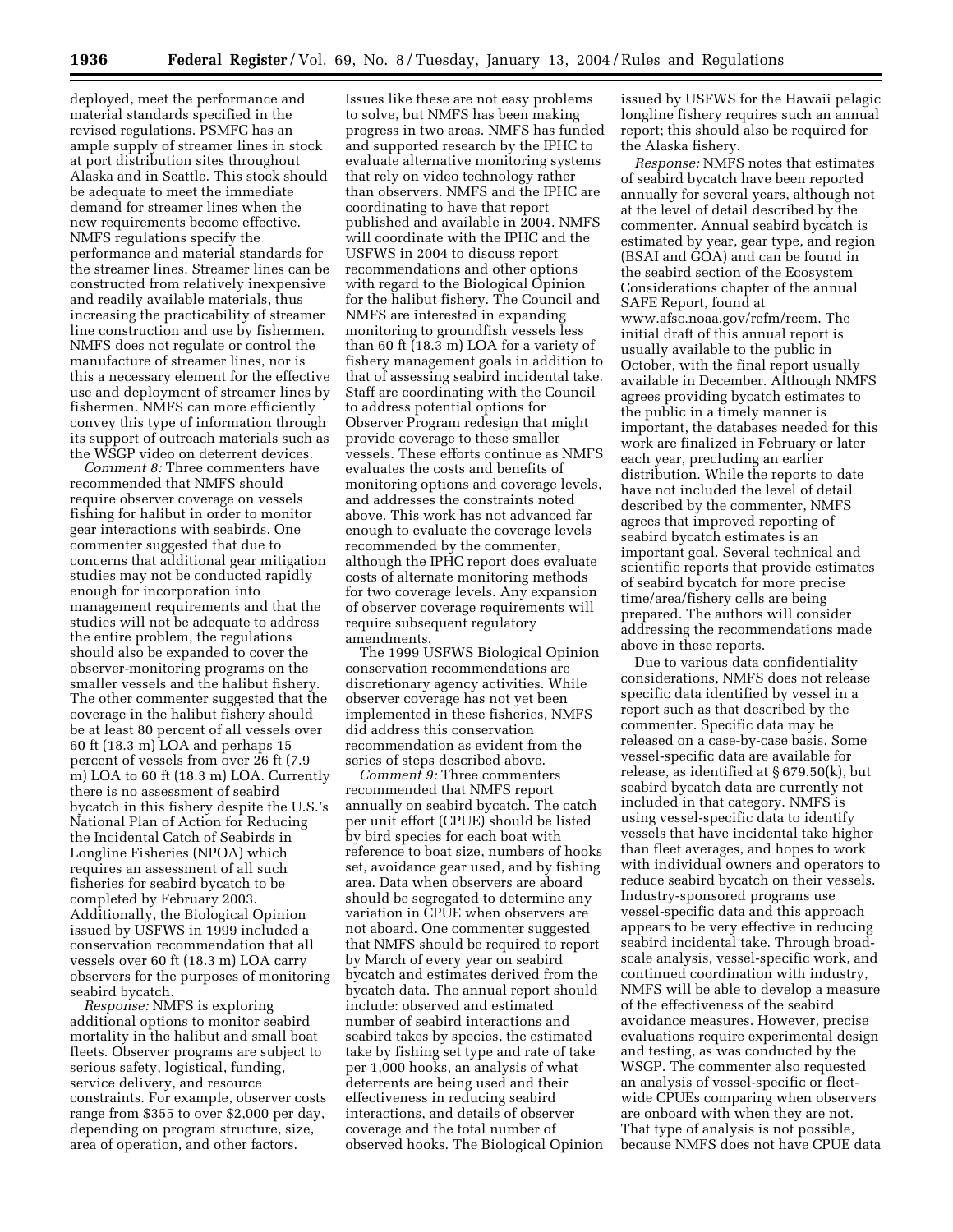for vessels when no observer is on board.

NMFS acknowledges the requirement in the Biological Opinion for the Hawaiian longline fishery to provide annual reports of seabird incidental take, but notes such a requirement is not necessary for the North Pacific groundfish fisheries because these reports have been made available annually for several years. NMFS recognizes the importance of this information to stakeholders and plans to continue to provide these estimates and to produce reports with greater detail.

*Comment 10:* For the same reasons stated in comment 8, the commenter urges that the regulations be formally reviewed on a yearly basis and that the rules be revised as needed to enforce the proper and effective use of methodology to reduce bycatch until bird bycatch approaches zero.

*Response:* As new information becomes available on improvements that can be made to existing seabird bycatch reduction efforts, NMFS will consider this information and make appropriate recommendations for effective management. Seabird bycatch estimates are calculated annually and reported within the Council's SAFE reports for the Alaska groundfish fisheries. This provides a regular opportunity for the evaluation of bycatch estimates in the context of bycatch reduction efforts.

*Comment 11:* To address the inadequacy of the current state of knowledge on this seabird bycatch problem, the commenters urge that research to quantify the effectiveness of mitigation gear be continued; the research be expanded to determine the optimum gear deployment for smalland mid-sized vessels; and that the development of fishing and avoidance gear that decreases bycatch but does not (or minimally) interfere with fishing efficiency be continued and funded at an adequate level to provide meaningful results within the next three years.

*Response:* Our knowledge and understanding of seabird incidental take has improved greatly in recent years. Research to quantify the effectiveness of mitigation gear should be continued. NMFS is using three general approaches concurrently to quantify mitigation effectiveness. First, NMFS will continue monitoring seabird incidental take in commercial fisheries. As the seabird avoidance measures are used correctly, we expect the total incidental take to be greatly reduced. Current data collection procedures will allow for a general assessment of that over time. Second, NMFS will assist in the transfer of knowledge about effective seabird gear

deployment from vessels with low or zero bycatch to vessels that experience higher levels of bycatch. Finally, NMFS will continue support for dedicated research using the collaborative model that has proved so successful. NMFS is currently providing partial support to WSGP in its efforts to develop new weighted groundlines which sink the gear faster while reducing safety issues for crewmembers. NMFS also supports efforts conducted by small vessel operators to develop mitigation measures specific to their fishery. That work is coordinated through the University of Alaska Marine Advisory Program and funded primarily through the USFWS. See responses to Comments 19 and 45 for more detailed information about these various research initiatives.

*Comment 12:* It is imperative that government agencies and research institutions work at an accelerated pace to properly quantify the problems and the success of bird deterrent gear in all vessel classes and in all the fisheries.

*Response:* NMFS is coordinating efforts with the USFWS, WSGP, Alaska Sea Grant Program, the University of Washington, North Pacific Albatross Working Group, Alaska Seabird Working Group, various fishery associations, and individual fishermen and researchers to work on priority issues and to avoid duplication of projects. We also share and exchange information with our partners in the southern oceans, so that each can learn from one another's activities. Agency seabird specialists are working to identify possible funding sources and develop appropriate projects to quantify problems and develop solutions where problems are thought to be greatest, and where we can have the most positive effect.

*Comment 13:* Three commenters suggested that the bird avoidance codes that longline fishermen and observers record need to be clarified and made consistent with each other. Also, the regulations need to be clarified that more than one device, and therefore more than one code, can be used at the same time. One commenter suggested that including both the ''lining tube'' and the ''line shooter'' in the same code category renders those data unusable for examining the efficacy of either method.

*Response:* The bird avoidance codes used by fishermen for recording information in their logbooks are in Table 19 and are revised in this final rule to reflect the revised measures. Codes for vessel logbooks are established by the NMFS Alaska Region Office and codes used by observers are established by the Observer Program. Table 19 has been provided to the

Observer Program so that of bird code information can be recorded consistently. NMFS agrees that multiple bird avoidance devices can be used at one time and that the regulations need to be clarified that more than one code can be recorded. This final rule revises the recordkeeping and reporting requirements accordingly. Mitigation methods are most effectively evaluated using rigorous scientific protocols in controlled experiments, such as that used in the WSGP research study. Data collected by observers on the type of mitigation device used will be of limited use in scientific evaluations of specific gear alternatives. The numerous other variables in a commercial fishing setting that can impact the probability of birds being hooked would confound an analysis using observer data on mitigation type. Table 19 focuses on seabird avoidance measures that are required. The lining tube and line shooter are not represented by separate codes because neither is a required measure.

*Comment 14:* Three commenters supported the use of the proposed Seabird Avoidance Plan. It was thought to be a useful tool for boat captains and/ or managers to further develop or clarify their vessel's bird avoidance plan. It could also serve the purpose of reminding the crew about what they need to do. Is this plan submitted just once a year? This proposed collection of information is necessary and even critical to the goals of the agency to greatly reduce/eliminate seabird bycatch.

*Response:* The objective of the Seabird Avoidance Plan is to ensure that vessel operators are aware of the issue of seabird incidental take and have developed an effective plan for using the required measures on their vessels to avoid and reduce any seabird incidental take. The Seabird Avoidance Plan is kept onboard the vessel and must be made available for inspection upon request by an authorized officer or observer, thus it is not submitted or mailed to NMFS. The Seabird Avoidance Plan is to be current and thus should be revised or updated whenever any elements change.

*Comment 15:* A commenter expressed concern that increasing seabird mortality from longline fisheries is affecting the populations of albatross and other seabirds. Further, since the adoption of regulations in Alaska longline fisheries in 1997, about 88,000 seabirds were estimated to be taken. The commenter believes this is convincing information that the current regulations are ineffective.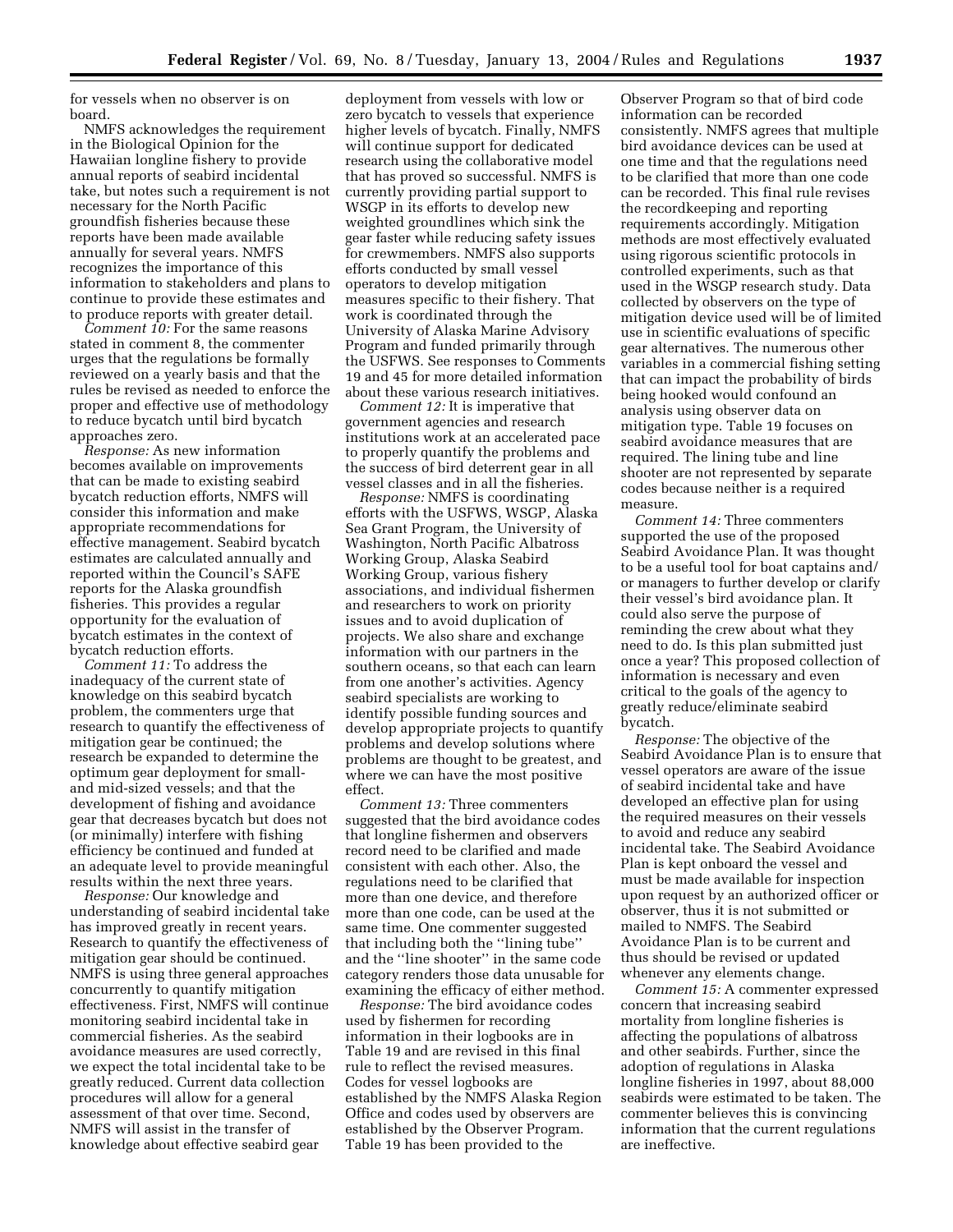*Response:* Seabird bycatch in demersal groundfish fisheries off Alaska has declined 78.4 percent between 2000 and 2002. That decline could be due to numerous factors (see response to comment 3), including the voluntary implementation of the seabird avoidance measures described in this regulation by some fishery components beginning in 2001. These final regulations apply to demersal groundfish and halibut longline fisheries off Alaska. The measures delineated here are designed to reduce seabird bycatch in these fisheries. Additional research may provide the means to virtually eliminate seabird incidental take by these fisheries and greatly reduce or eliminate any seabird population decline that these fisheries may cause. Determining how current mortality levels may affect populations is difficult, given the lack of assessments for many of these species. NMFS is currently awaiting the results of a population status assessment being undertaken by USFWS for Laysan and black-footed albatross. The relatively low take levels of these two species in the Alaska hook-and-line fisheries is not likely impacting these species at the population level. The population of the endangered short-tailed albatross is currently increasing at an annual rate of 7 to 8 percent, despite incidental takes which may occur.

The cumulative effects of all longline mortality on seabird populations in the North Pacific are not well understood. The fishery-specific seabird bycatch estimates for fisheries operating in international waters and those of several nations' EEZs are not available. While we may greatly reduce the incidental take of albatross by implementing these measures in Alaskan demersal groundfish fisheries, efforts need to continue at the national and international levels as well. A recent paper published on potential cumulative effects of North Pacific pelagic longline fisheries on albatross populations illustrates the need for such cooperation (R.L. Lewison &L.B. Crowder, 2003, Estimating fishery bycatch and effects on a vulnerable seabird population. Ecological Applications 13:743–753). NMFS has played a role in these efforts and will continue to do so.

Although seabird mortalities in demersal groundfish fisheries have not been eliminated, NMFS actions to reduce seabird bycatch off Alaska have reduced seabird mortality and brought this issue to the attention of all vessel owners, operators, and crew. The regulatory climate supported a truly collaborative approach among the

fishing industry, academia and agencies and allowed vessel operators some flexibility to test a variety of measures on their own. Operators were able to provide guidance to WSGP to choose those measures for testing that were the most likely to be effective while also preserving the safety of the crew and maintaining catch levels of target species. The current regulatory revisions resulted from that process.

*Comment 16:* The NMFS seabird bycatch estimates are very conservative as many birds fall off the lines after drowning and are not counted. One study estimated that mortality can be underestimated by 30 percent to 95 percent. A recent report from a Hawaiian longline project documents at least 30 percent more mortality from albatross hooked but never retrieved.

*Response:* NMFS agrees that if hooked or entangled birds fall or drop off the hooks (referred to as ''drop-offs'') prior to the gear being retrieved onboard, then the estimates of seabird mortalities from pelagic or demersal longline gear would be conservative. However, the examples used to suggest the degree to which this might occur for demersal longline gear are inappropriate. Drop-offs may occur while the gear is being deployed, while the gear is fishing, or during gear retrieval. While the degree to which drop-offs occur at any of these stages is unknown, drop-offs are most likely to occur when the gear has reached the surface and is being pulled out of the water. At that point the seabird carcass becomes heavy (no longer positive or neutrally buoyant) and is most likely, relative to other drop-off conditions, to tear off of the hook before being brought onboard. Using studies from other areas, fisheries, or gear types to develop an estimator for drop-offs in the North Pacific demersal longline fishery is inappropriate given differences in gear, monitoring protocol, predatory species, and/or seabird species. We are aware of one study from the southern oceans, that reported birds were under-sampled by onboard observers by up to 95 percent due to drop-offs (R. Gales, N. Brothers, and T. Reid, 1998. Seabird mortality in the Japanese tuna longline fishery around Australia, 1988–1995. Biological Conservation 86:37–56). However, these drop-offs occurred at the surface alongside the vessel. Because of the way observers were tasked in that particular fishery, they only counted those seabirds that were brought onboard the vessel. North Pacific groundfish observers spend sampling time directly monitoring the gear as it is being retrieved, and count all catch and bycatch regardless of whether it drops off the gear near the surface, is removed

from the gear by the crew outboard of the vessel, or is brought onboard. Thus, the report of underestimated mortality from the report noted above cannot be extrapolated to the groundfish longline fishery. As noted earlier, assuming that the conditions causing drop-offs in a pelagic longline fishery for tuna off Hawaii are the same as those that may operate in a demersal longline fishery for groundfish off Alaska is not appropriate. NMFS is interested in accounting for unmonitored drop-off on demersal gear and is exploring the feasibility and options for conducting field research to explore this issue. Meanwhile, annual seabird bycatch estimates, viewed over several years, are an important index of bycatch levels and the effectiveness of seabird avoidance measures.

*Comment 17:* Under the current regulations, seabird mortality is up considerably in Alaska. During the 3– year period (1993–1996) before any regulations, an average of 14,527 seabirds were killed. From 1997–2001, an average 17,513 seabirds were killed in the Alaska groundfish fisheries.

*Response:* Many factors, both anthropogenic and non-anthropogenic, may affect seabird hooking and entanglement in longline gear. These factors may include geographic location of fishing activity; time of day; season; type of fishing operation and gear used; bait type; condition of the bait; length of time baited hooks remain at or near the surface of the water; water and weather conditions; availability of food (including bait and offal); bird size; bird behavior (feeding and foraging strategies); bird abundance and distribution; physical condition of the bird, and then of course the quality and correct deployment of seabird avoidance gear. These various factors are complex and very likely contribute to the extreme interannual variation in seabird bycatch estimates. Since 2000 in the BSAI, the average annual estimate of the total number of seabirds caught has declined from about 18,000 to less than 4,000 (78 percent reduction). Since 1998 in the GOA, the average annual estimate of the total number of seabirds caught has declined from about 1,500 to less than 300 (80 percent reduction). Although changes in bycatch from one year to the next are not necessarily a reflection of the successes or failures of the longline fleet to reduce bycatch, addressing the quality and performance standards of seabird avoidance gear is one direct method to affect change in the bycatch levels and rates.

*Comment 18:* Despite the conclusiveness of the WSGP study on the effectiveness of paired streamer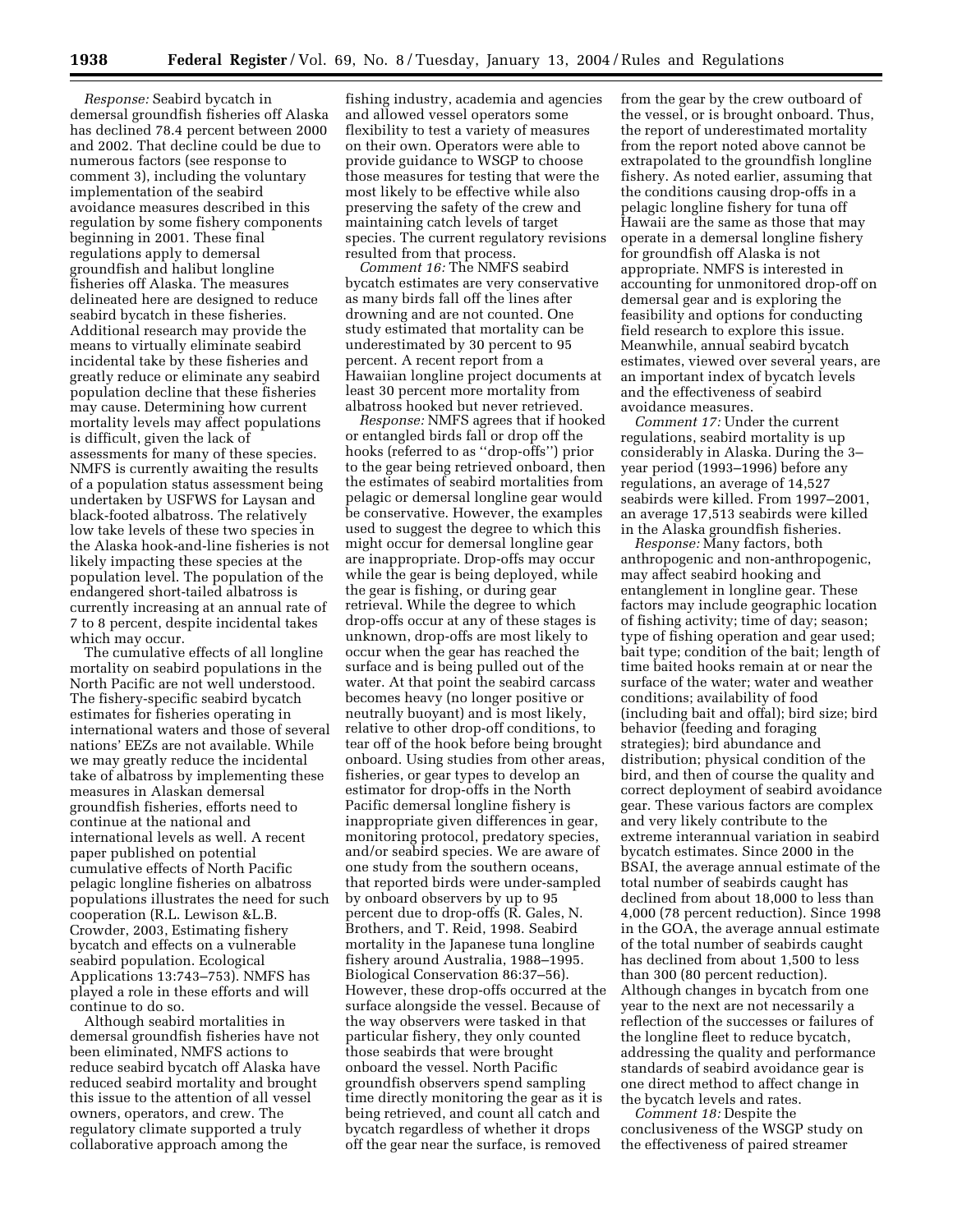lines, the Council delayed its final action in October 2001 to accommodate fishermen that objected to the use of paired lines on their smaller vessels. The Council then adopted a proposal, approved by NMFS, that would exempt over 95 percent of all Alaska longline vessels from required use of paired streamer lines.

*Response:* The Council infrequently takes both initial and final action at a single meeting, particularly on an item which generates public comment and testimony. WSGP presented the results of its study to the Advisory Panel (AP), SSC, and the Council in October, public testimony on both the study and the draft EA/RIR/IRFA occurred in October, and the Council then commented on the draft EA/RIR/IRFA and took its initial action. Final action by the Council occurred at its next meeting in December. See the response to Comment 4. Paired streamer lines will be required on vessels over 55 ft (16.8 m) LOA and in 2000 these vessels accounted for 98 percent, 67 percent, and 58 percent of the harvest by hook-and-line vessels in the BSAI groundfish, GOA groundfish, and halibut fisheries, respectively. The BSAI groundfish fishery accounts for 85 percent of the combined BSAI and GOA hook effort (228 million hooks estimated). The remaining vessels that are over 26 ft (7.9 m) LOA and up to 55 ft (16.8 m) LOA, will be required to use single streamer lines in most instances. The WSGP study found that single streamer lines effectively reduced seabird bycatch by 71 to 96 percent compared to a control of no deterrent. Single streamer lines will be an adequate deterrent for use on these smaller vessels.

*Comment 19:* NMFS contends that since the WSGP study was conducted on vessels over 60 ft (18.3 m) LOA that its findings may not be applicable to smaller vessels. No evidence exists that paired streamer lines should not be applicable to vessels from 35 ft (10.7 m) to 60 ft (18.3 m) LOA. The USFWS has been funding and distributing free paired streamer lines to Alaska longliners and 42 percent of the free lines have been given to vessel owners with vessels under 55 ft (16.8 m) LOA.

*Response:* In the summer of 2002, the WSGP conducted a series of workshops at Alaska ports (Kodiak, Sitka, Cordova, Petersburg) on seabird avoidance for commercial longliners. WSGP staff who conducted the two-year study on larger longliners conducted these workshops and interviewed vessel skippers to ascertain what seabird avoidance measures could be deployed effectively and safely from these smaller vessels. Onboard trials were conducted in Sitka,

Cordova, and Petersburg. Paired streamer lines could not be effectively deployed from these narrow-beamed vessels. Many did not have the superstructure or rigging from which to suspend the paired streamer lines. Vessel skippers reported that the paired lines tangled. Techniques for deploying single streamer lines are illustrated in the WSGP educational video that has been distributed to Alaska hook-andline fishermen. Evidence from these WSGP port workshops as well as from vessel skippers indicates that these smaller vessels cannot effectively and safely deploy paired streamer lines. In addition to these port workshops, the WSGP, in collaboration with USFWS, has initiated a multi-year study to collect data on seabird abundance in proximity to fishing vessels, particularly in inside and nearshore waters. With the assistance of IPHC, the Alaska Department of Fish &Game (ADF&G), and NMFS, the WSGP is collecting these data from existing vessel platforms, the annual stock assessment longline surveys. Bird distribution and abundance information from these surveys may provide a clearer picture of the probability of vessels interacting with birds while fishing in these nearshore and inside waters. Preliminary information from both of these efforts by WSGP, the port workshops and bird surveys, will be available in 2004.

In 2000, the USFWS initiated a program to fund and distribute free streamer lines to Alaska longline fishermen. Each fisherman who applies receives 2 buckets, each containing a streamer line that meets the material standards being set forth in these final regulations. When skippers from smaller vessels were asked about their use of these paired streamer lines, they all indicated that they only deployed a single line and kept the second one onboard as a spare in the event of breakage or tangling.

*Comment 20:* The commenter believes that there should be a strong focus on many more vessels using paired streamer lines, including vessels fishing in the GOA, since they take many of the albatross killed. The GOA longline fishery accounts for on average (1993– 1999) 93 percent of the black-footed albatross killed and 36 percent of the Laysan albatross killed. In 2000 and 2001, 20 black-footed albatross were taken and 160 Laysan albatross were taken in the GOA. That equates to 93 percent of all black-footed albatross killed in 2000–2001 being killed in the GOA where virtually no vessels would be required to use paired streamer lines under the proposed regulations.

*Response:* See responses to Comments 4 and 18. A very strong focus does exist on the required use of paired streamer lines on those vessels accounting for the vast majority of the harvest, i.e. the larger vessels. Considering all available bycatch data, the GOA longline fishery accounted for 90 percent of the blackfooted albatross takes from 1993 to 2002 and 19 percent of the Laysan albatross takes during the same time period. This is a function of the distributional ranges of these respective species. Satellite telemetry data indicate that black-footed albatross travel in a more easterly direction from their breeding colonies in the Northwestern Hawaiian Islands, not typically foraging northward in the Bering Sea and western Aleutian Islands. The Laysan albatross travel in a more northerly direction from the Northwestern Hawaiian Islands, frequenting the Bering Sea and the Aleutian Islands. In 2001 and 2002, 105 black-footed albatross and 67 Laysan albatross were estimated taken in the GOA; for the same years, 4 black-footed albatross and 473 Laysan albatross were estimated taken in the BSAI. The commenter incorrectly suggests that little protection would be afforded these albatross in the GOA. Vessels accounting for about two-thirds of the GOA groundfish harvest would be required to use paired streamer lines (approximately 28 percent of the vessels that fished in 2000).

*Comment 21:* The commenter could find no documentation of the effectiveness of towed buoy bag lines, although most Alaskan longline vessels will be allowed to use these as their main deterrent device. The commenter urges NMFS to publish data indicating that a towed buoy bag is an effective deterrent to prevent seabird bycatch, specifically of albatross, before permitting their use in lieu of paired streamer lines. Additionally, the commenter notes that the WSGP study found that when single streamer lines were used, Laysan albatross attack rates were five times that when paired streamer lines were deployed. Despite these findings, the proposed regulations will either exempt all vessels under 55 ft (16.8 m) LOA or allow them to use either a single streamer line or a towed buoy bag. If the regulations are designed to avoid the killing of the endangered short-tailed albatross and other seabirds, why would the vast majority of longline vessels in Alaska be either exempt from mitigation measures or allowed to use a single streamer line or a towed buoy bag line?

*Response:* See section 4.1.2 of the EA/ RIR/IRFA for documentation of the effectiveness of towed buoy bag lines.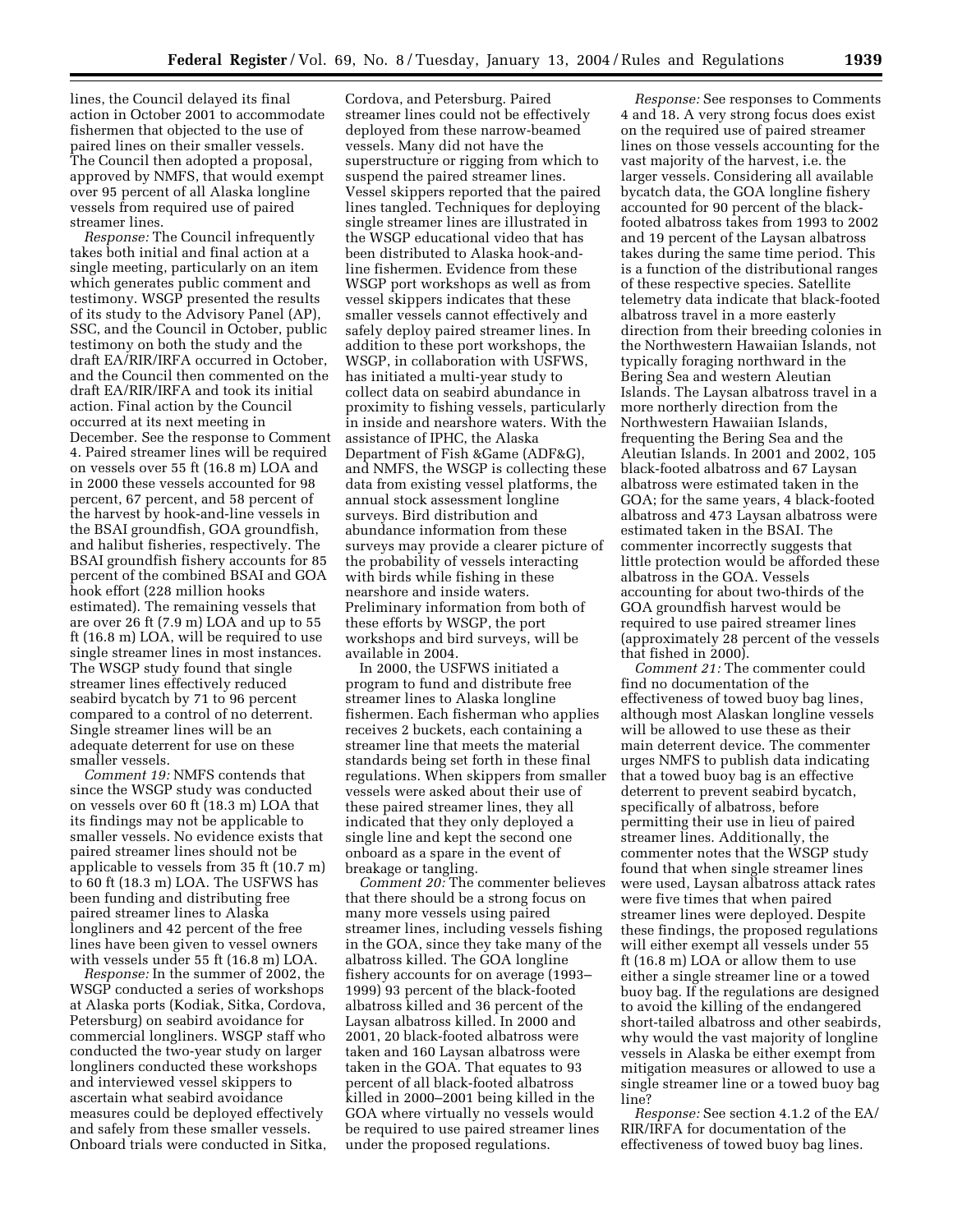Preliminary results from an experiment conducted by L kkeborg (Institute of Marine Research, Bergen, Norway) on a Norwegian longline vessel indicate that towed floats (i.e. buoy bag) reduced significantly the number of seabirds caught on baited hooks compared to when no seabird avoidance device was used. Appendix 5 to the EA/RIR/IRFA is an IPHC report on experiments with a bird avoidance device during IPHC longline surveys. IPHC conducted preliminary experiments in summer 1998 to evaluate the effectiveness of buoy bags in reducing the potential for seabird incidental take. The number of bait attacks by seabirds (i.e. attempts by seabirds to take baited hooks) was observed for sets when a buoy bag was towed compared to sets when no deterrent device was used (control). These observations were made for both sets using sablefish gear and sets using halibut gear. Bait attacks with the buoy bag deployed averaged 3.2 per skate for sablefish gear and 1.9 for halibut gear. Bait attacks with no deterrent device in use averaged 6.5 and 3.6 per skate for sablefish and halibut gear, respectively. The number of bait attacks with the buoy bag was about half the number with no device. Sablefish gear experienced about twice the number of attacks per skate as did the halibut gear, both with and without the bird bag, even though the sablefish gear had 4 times as many hooks. Thus, fewer bait attacks by seabirds occurred when a buoy bag was used compared to when no deterrent device was used. No comparisons were made with streamer lines.

The regulations are designed to avoid the killing of the short-tailed albatross and other seabirds and paired streamer lines are required on the vessels accounting for the vast majority of fish harvest. A more appropriate indicator of fishing and thus the possibility of bird/ fishery interactions is amount of harvest rather than number of vessels. The amount of fish harvested by a single vessel varies greatly, depending upon numerous factors such as vessel size, hold capacity, length of fishing trip, and processing capability. Whereas the WSGP study found that paired streamer lines were more effective than single streamer lines (88 to 100 percent bycatch reduction compared to 71 to 96 percent for single lines), there are scenarios when single streamer lines are appropriate and can effectively reduce bycatch. The final regulations require paired streamer lines, the most effective and stringent of the devices evaluated, in those situations when more birds are more likely to be encountered fishing in

the EEZ by larger vessels (and these are often the processing vessels that are more likely to attract birds due to the discharge of offal and processing waste). Single streamer lines (and in some instances buoy bags) are required of vessels fishing in inside waters where they are less likely to encounter albatross and other seabirds.

*Comment 22:* The proposed regulations are not consistent with the Magnuson-Stevens Act, NMFS's own policies of minimizing bycatch, the ESA, or the MBTA. In 2001, the Department of Interior's (DOI) Solicitor issued a final opinion on the applicability of the MBTA. He determined that the MBTA applies to the EEZ which means that it is illegal for U.S. citizens to kill seabirds. Over 17,000 seabirds on average are being killed annually in the Alaskan groundfish fisheries. The MBTA prohibits the take of any bird without a permit, accidentally or otherwise. The bycatch of seabirds in the Alaskan longline fishery is an illegal take and the regulations should propose to eliminate such illegal activity.

*Response:* The final regulations are consistent with the Magnuson-Stevens Act, NMFS's bycatch policies, the ESA, and the MBTA. The U.S. Government has never applied the MBTA outside U.S. territorial waters. The Department of the Interior has advised that the opinion to which the commenter refers has never been put into effect and remains under review within the Department of the Interior, and is therefore not relevant to this rulemaking.

*Comment 23:* Two commenters urge that all vessels at or over 100 ft (30.5 m) LOA should deploy, in addition to the paired streamer lines, another mitigation measure at all times. This measure would be: (1) additional line weights or a weighted groundline sufficient to sink the baited hooks at a rate of 0.3 meters per second, or (2) an underwater lining tube sufficient to deploy the lines at least 2 meters underwater at line setting and to assure that the lines sink the baited hooks below 10 meters when 100 meters aft of the stern.

*Response:* Given the proven effectiveness of avoidance gear that these vessels will be required to use (88–100 percent seabird bycatch reduction), the use of additional measures will remain at the discretion of the vessel operator. The WSGP study concluded that although adding weight to groundlines will sink gear faster, differences in vessel speed or setting logistics could reduce or eliminate the advantage of using weighted

groundlines. Further, for the weighting to be practical and effective at reducing seabird bycatch, the weight must be integrated into the line itself rather than added at each deployment. Prototype integrated weight (IW) groundlines are currently being evaluated for efficacy and practicability in reducing seabird bycatch. Once the study is completed and results available, NMFS can evaluate the need for IW groundlines in the Alaska fisheries.

The WSGP study also evaluated the efficacy of the lining tube at reducing seabird bycatch. Given some operational limitations to its performance, as well as its cost (approximately \$40,000 per unit), the mandatory use of a lining tube is not warranted. Operational limitations include depth below the surface at which the tube delivered gear changed with sea conditions, vessel loading causes variation in tube's effectiveness, propeller turbulence may cause the groundline to resurface, occasionally the groundline jumps out of the slot that runs along the side of the tube, and the lining tube can only be fitted to vessels that set gear from their lower decks.

*Comment 24:* Two commenters urge that NMFS should prohibit the discharge of offal during the deployment of longline gear or the presence of offal on the water within 300 ft (91.4 m) of the vessel during line setting. NMFS should also require that fish hooks be removed from discarded bait.

*Response:* NMFS agrees that regulating the discharge of offal from longline vessels can increase the range of effective options used to reduce seabird bycatch. The final regulations will require that if offal is discharged while gear is being set or hauled, it must be done in a manner that distracts seabirds from baited hooks to the extent practicable. The discharge site on board a vessel must be either aft of the hauling station or on the opposite side of the vessel from the hauling station. Additionally, hooks must be removed from any offal that is discharged. Lastly, operators of vessels discharging offal while gear is being set must eliminate directed discharge through chutes or pipes of residual bait or offal from the stern of the vessel. This would not include baits falling off the hook or offal discharges from other locations that parallel the gear and subsequently drift into the wake zone well aft of the vessel. For vessels not deploying gear from the stern, the directed discharge of residual bait or offal over sinking hook-and-line gear while gear is being deployed must be eliminated.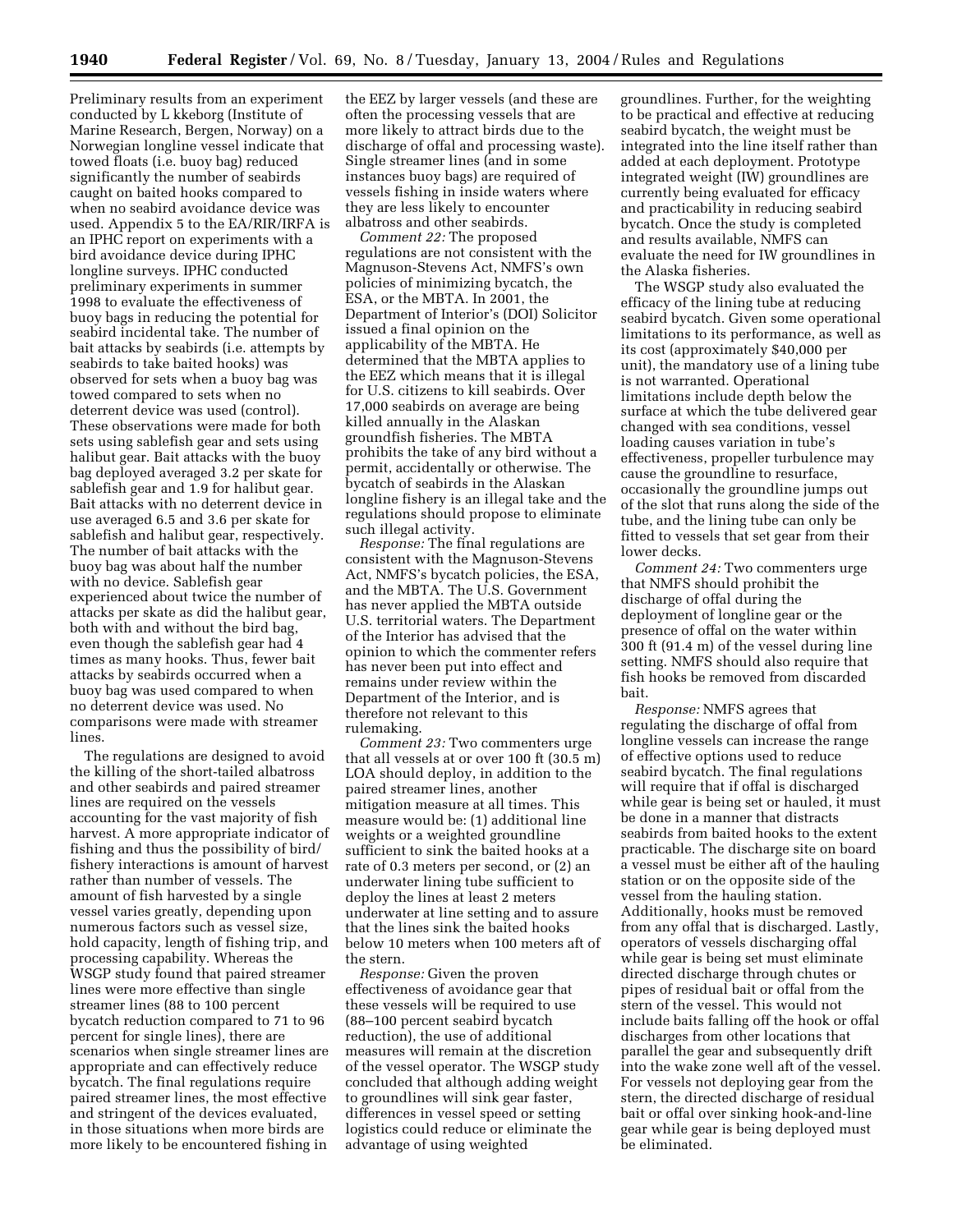*Comment 25:* Two commenters urge that NMFS should require that longlines be set in such a way that if weights are added to the groundline, they do not cause the line to become taut.

*Response:* NMFS regulations essentially address this point when they require that the operators of applicable vessels must use hooks that when baited, sink as soon as they are put in the water. See response to Comment 23. Once new scientific information becomes available about IW groundlines, NMFS could consider if changes to the regulations are necessary regarding the weighting of groundlines.

*Comment 26:* NMFS should require the collection of seabird bycatch data (such as the number and species of seabirds hooked per thousand hooks) and should evaluate the effectiveness of paired streamer lines and other mitigation measures. Such data could be collected by observers or vessel operators. NMFS should compile these data annually and share this information at annual workshops attended by longline fishermen.

*Response:* NMFS requires the collection of seabird bycatch data in the Alaska groundfish fisheries. These data are collected by observers and analyzed annually to calculate seabird bycatch estimates for the BSAI and GOA groundfish fisheries. The estimates are included in the Council's annual SAFE report in the seabird section of the Ecosystem Considerations chapter. Seabird bycatch estimates are available back to 1993. This information is publicly available and can be found at the NMFS Alaska Region's seabird website *http://www.fakr.noaa.gov/ protectedresources/ seabirds/ actionplans.htm*

In the Biological Opinion on the Effects of the Total Allowable Catch (TAC) -Setting Process for the Gulf of Alaska and Bering Sea/Aleutian Islands Groundfish Fisheries to the Endangered Short-tailed Albatross (Phoebastria albatrus) and Threatened Steller's Eider (Polysticta stelleri) (TAC BiOp) issued by the USFWS in September 2003, NMFS is directed to collect information on the deployment and use of seabird avoidance measures for the largest possible sample of hook-and-line gear sets. Data shall be collected by observers, or other non-self-reporting means, and shall begin no later than January 1, 2004. These data will be summarized and reported to USFWS by September 30 of the calendar year following the report year. In response to this requirement, NMFS's Observer Program has established protocols for groundfish observers on longline vessels to collect this information beginning in

2004. Information about seabird bycatch estimates and the effectiveness of required seabird avoidance measures can be conveyed to the longline fishermen using these measures as well as other members of the interested public. However, some caution must be used when evaluating changes in annual levels of seabird bycatch. Seabird bycatch estimates display extreme interannual variation and seabird bycatch can be influenced by a complex myriad of factors, not just the use of seabird avoidance measures (see response to Comment 17). One cannot assume that increases in bycatch levels are solely attributable to lack of use of seabird avoidance measures by fishermen, or conversely that reductions in seabird bycatch levels are entirely due to the successful use of seabird avoidance gear.

*Comment 27:* NMFS should require all vessels with observers to participate in a computerized reporting system of seabird bycatch that protects their privacy but serves as part of a peer review report card. This is currently done voluntarily by 38 freezerlongliners in the BSAI through a private consultant. The WSGP study supported such a peer review system. NMFS should require all vessels with observers to participate, including the GOA longliners with observers.

*Response:* The peer-reviewed report card initiated by industry and shared among 38 freezer-longliners is a very effective program in which participants appear to have realized tremendous reductions in seabird bycatch on their vessels. NMFS plays a key role in supporting this program through the inseason data reporting system and webbased data access. Participants choose to share data among themselves and work through a private consultant who has appropriate data-sharing agreements and data access permissions. Because the program was voluntary and all participants provided documentation allowing the consultant access to their confidential data, it was a relatively easy program to support. However, concerns of data confidentiality would make it much more difficult to require such a program for all demersal longline vessels that carry observers. Development and implementation of such a program is outside the scope of this rulemaking. NMFS is pursuing an alternative and complementary approach to develop staff expertise on seabird avoidance measures, to internally identify vessels that have higher than average seabird incidental take, and then to offer these gear experts to vessels to assist with proper deployment of seabird avoidance

measures. Meanwhile, NMFS will continue to support voluntary programs that adopt the model used by the freezer-longliners.

*Comment 28:* Before vessels are exempt from using paired streamer lines in winds measured at 30 knots or greater, another effective deterrent measure such as an underwater lining tube or weighted line should be used. The commenter noted that at 3 different NOAA weather buoy locations, winds exceeded 30 knots on 71, 90, and 23 days respectively for time periods ranging from about 330, 365, and 330 days, respectively. If it is unsafe to set paired streamer lines in high winds, how can the crew set miles of lines with baited hooks and haul them in and take fish from them in the same winds?

*Response:* The final regulations allow vessels normally required to use paired streamer lines, to deploy a single streamer line from the windward side of the vessel in winds exceeding 30 knots. This relaxation of the requirement for paired streamer lines is to address safety concerns. The windward side deployment of a single line is designed to prevent approaching seabirds from accessing the baited hooks. As discussed previously, single streamer lines have a proven effectiveness of 71 percent to 96 percent reduction in seabird bycatch; thus it is not necessary to require measures such as a lining tube or weighted groundlines as an alternative. Also, one of the operational limitations of the lining tube noted by WSGP researchers and others is that in rough sea conditions (e.g. high winds), the exit end of the lining tube periodically reaches the water's surface, thwarting the intent of sub-surface gear deployment. Information from NOAA's National Data Buoy Center indicates that the average wind speed at the 3 buoys noted by the commenter never exceeded an average wind speed of 30 knots (460066, south Aleutians; 46035, Bering Sea, north of Adak Island; and 46001, GOA, south of Kodiak). Safety concerns in commercial fisheries are a priority for NMFS and the U.S. Coast Guard. National Standard 10 of the Magnuson-Stevens Act requires that the conservation and management measures that implement fishery management plans shall, to the extent practicable, promote the safety of human life at sea. Thus, allowing the deployment of a single rather than paired streamer lines in winds exceeding 30 knots is consistent with National Standard 10 and the overall objective of reducing seabird bycatch.

*Comment 29:* Two commenters urge that performance standards should be required for seabird avoidance measures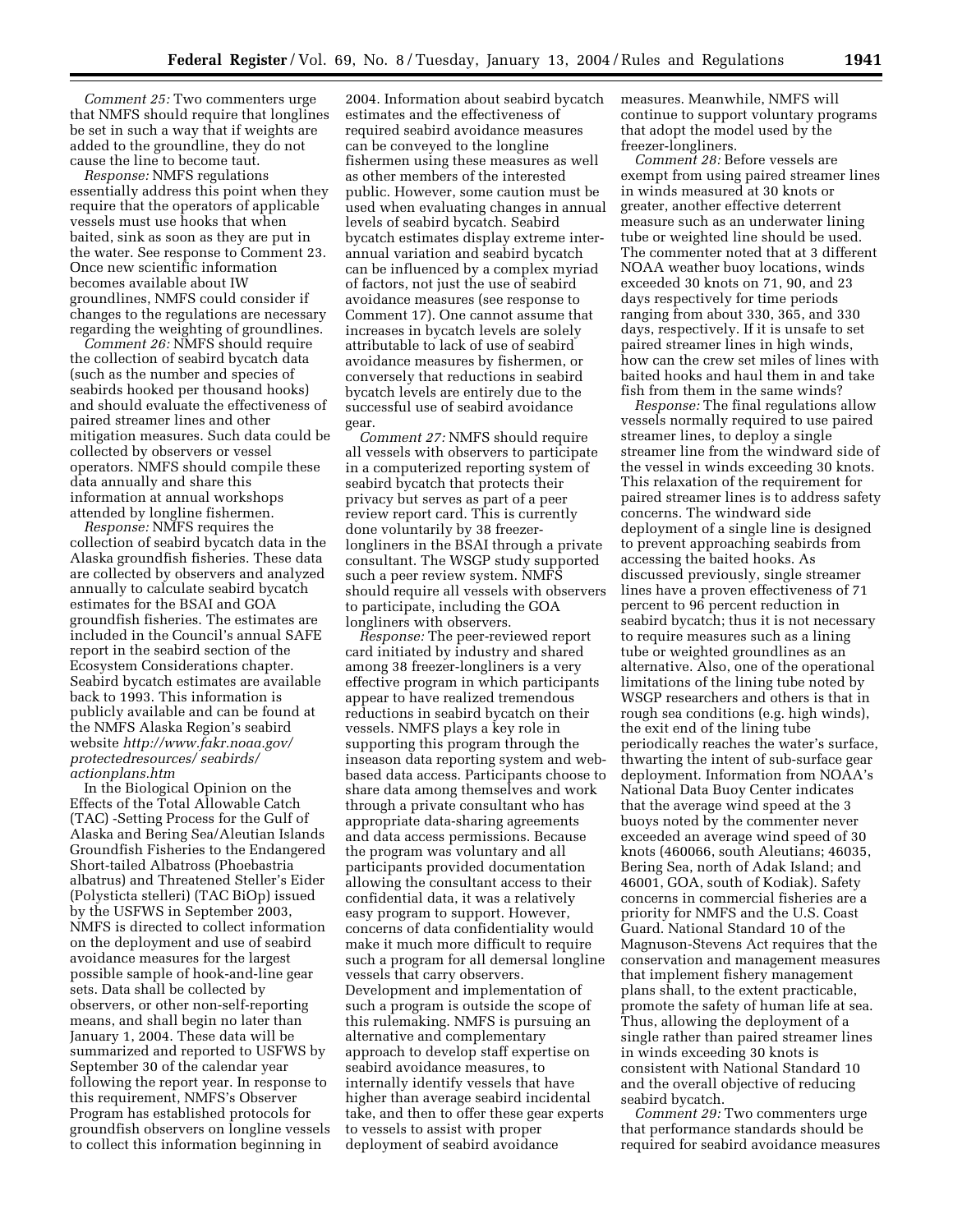used on vessels between 26 ft (7.9m) LOA and 55 ft (16.8m) LOA. The proposed regulations weaken seabird protections by exempting these vessels from critical performance standards. Performance standards are only being suggested for these smaller vessels. The extremely slow pace that NMFS moves in adopting regulatory changes may thwart efforts for years to come to assure that seabird mortality is eliminated or greatly reduced from these vessels unless these vessels are covered by performance standards.

*Response:* See NMFS's response to Comment 19. The performance standards required for seabird gear for vessels over 55 ft (16.8m) LOA are based on a WSGP scientific study conducted on vessels over 55 ft (16.8m) LOA. The ''small boat'' longline fleet off Alaska is comprised of over 1,000 vessels and is extremely diverse. Vessels range from skiffs, trollers, bowpickers, and schooners and are often used in other fisheries. A WSGP study was initiated in 2002 to study seabird avoidance gear requirements on smaller longline vessels. Once new information becomes available suggesting revised standards for smaller vessels, then these revised standards could be considered as regulatory requirements.

*Comment 30:* NMFS regulations should include a specified lineweighting regime for longline vessels. Adding weights to the groundline is known internationally to be the most effective way of getting hooks to sink and the most effective seabird deterrent when combined with a streamer line. The WSGP study did not rigorously investigate the combined use of weighted groundline with streamer lines. At minimum, the NMFS regulations should include a requirement that when weights are applied to the groundline, they should be spread out along the line. This would at least provide a temporary measure until more safe methods are developed for adding weights to the groundline.

*Response:* See NMFS's response to comments 23 and 25. Because of limitations with the application of weights at the time of gear deployment, researchers are exploring the feasibility and effectiveness of using groundlines with an integrated weight to achieve rapid sinking of baited hooks. IW lines are being tested in Alaska, New Zealand, and Australia. NMFS will consider new information about IW lines and results from these international studies prior to considering regulatory requirements for weighted groundlines.

*Comment 31:* NMFS should not allow exceptions from the use of paired or

single streamer lines due to high knot winds. There is a higher activity level of seabirds in Alaska during the winter months, when the winds are normally highest, and during a time when the proposed seabird mitigation measures will be minimal. Also, in high winds the hooks tend to stay at the surface longer due to turbulence, increasing the exposure time of hooks to seabirds. Combined with a high activity of stressed breeding albatross during the winter months, this regulation could possibly increase seabird bycatch and especially albatross bycatch.

*Response:* NMFS has no data either to support or refute the presumptions that the activity level of seabirds is higher in Alaska during winter months, or that high wind conditions tend to keep hooks at the surface longer. We suspect that seabird activity may actually be lower in Alaska during winter months as opposed to other seasons, such as the breeding season, when reproductive activities (egg-laying, incubation, chick rearing) are underway. NMFS will maintain the gear and performance requirements relative to wind conditions as provided in the proposed rule. This exception is necessary to protect the crew. Deploying gear consistent with these measures from the open deck typically found on longline vessels that operate in these conditions would unnecessarily put crewmen at risk. NMFS is concerned about the issue, however, and additional research into integrated weight groundlines may best resolve this issue. NMFS will continue to evaluate and report on these issues.

*Comment 32:* The NMFS Observer Program should collect sufficient information to identify causes of seabird bycatch, including weather conditions. Because these data are not currently collected, the extent of seabird bycatch in Alaska during adverse weather condition remains unknown. NMFS should also be monitoring the life expectancy of the streamer lines and other measures, as this is important in developing design improvements.

*Response:* NMFS agrees that collecting information that identifies causes of seabird bycatch is important. NMFS has recently dedicated additional staff resources to work on seabird/ fishery interaction issues, and expects to coordinate these investigations within NMFS and with collaborators. Some activities may be best conducted by observers. NMFS will work on this issue through a variety of means, including dockside visits, participation in skipper meetings, reviewing data already collected, and possibly deploying agency staff and observers aboard

vessels at sea. However, just as it becomes a safety factor for crew to deploy seabird avoidance measures in high wind conditions, it also becomes unsafe for observers in some situations to conduct longline sampling. Observers are directed to stop sampling when heavy weather makes it unsafe to monitor longline gear retrieval.

NMFS does not plan to directly monitor the life expectancy of the streamer lines. Due to the required performance standards, the crew must maintain the gear in working order. It is the responsibility of the vessel operator to replace seabird avoidance gear that is no longer functioning properly. We expect that industry will notify NMFS and the manufacturer if it perceives a problem with longevity of the streamer lines.

*Comment 33:* NMFS should provide an annually updated detailed analysis of NMFS observer seabird bycatch data, including information by species, month, statistical area, gear, target fishery, vessel type and time of set, as well as seabird deterrent in use. NMFS should coordinate with USFWS to provide the Council and the public with these annual reports.

*Response:* NMFS currently collaborates with USFWS to provide annual reports on seabird incidental take to the Council as part of the annual SAFE report (see response to comment 9). These reports are available to the public. Currently, these reports are not at the level of detail noted by the commenter. NMFS has dedicated additional staff resources to work on seabird/fishery interaction issues and one goal is to improve bycatch reporting to the public. Annual summary reports will continue, and more detailed reports will be available periodically.

*Comment 34:* Whenever a management measure is introduced, the observer program should collect pertinent data to monitor the efficacy of the measure. Night setting was implemented in 1997 as a seabird avoidance measure option, even though no supporting data existed from the observer program. It wasn't until 2000 that observers began collecting data on time of set. The WSGP study revealed that night setting might actually increase bycatch of some species. Night setting may very well be detrimental to seabirds but we will not know until these data are released.

*Response:* It is probably not feasible for the Observer Program to collect pertinent data on every management measure implemented, given the critical importance of other core duties that observers carry out in support of fisheries management activities. See the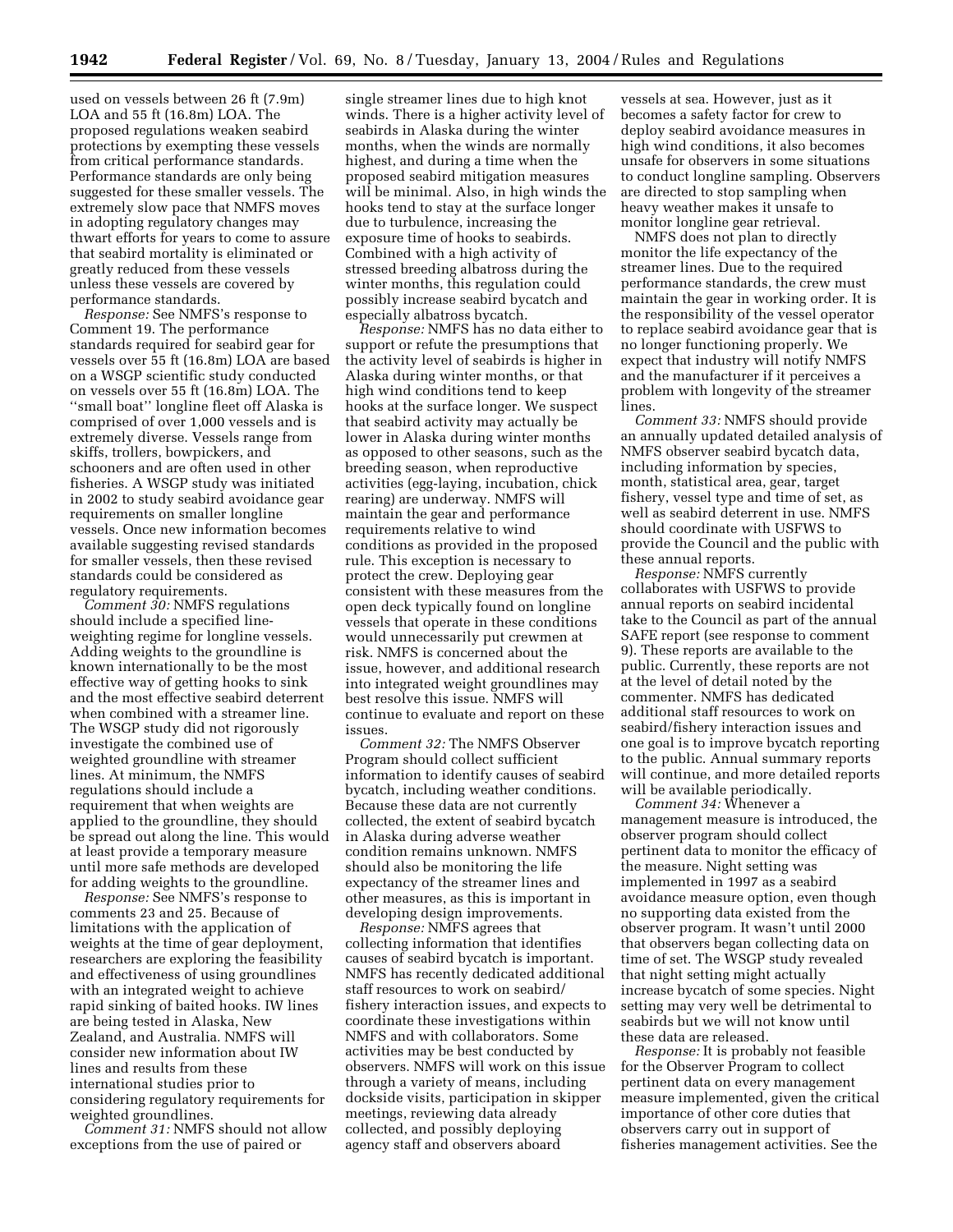response to Comment 13 for a discussion on some of the limitations of using observer data to evaluate the effectiveness of mitigation measures. The initial 1997 regulations were based on the model of seabird avoidance requirements for vessels fishing in southern ocean areas regulated by the Commission for the Conservation of Antarctic Marine Living Resources (CCAMLR). CCAMLR measures require night-setting as a method to avoid hooking birds. Based on the WSGP study which demonstrated an increased bycatch of fulmars during night sets, the regulation has been revised and no longer allows night-setting as an alternative method of reducing seabird incidental take.

*Comment 35:* NMFS should require that vessel operators cooperate with the observer in providing freezer/ice hold space for the retention of seabird carcasses if the observed is required to collect such carcasses. Negotiation for use of freezer space to hold seabird carcasses should not fall on the observer but should be a requirement of vessels carrying observers.

*Response:* Current regulations found at § 679.50(g)(1)(v) require vessel operators to provide the observer with access to storage areas and freezer holds, and at  $\S 679.50(g)(1)(viii)$  to "provide" \* \* \* reasonable assistance to enable observers to carry out their duties \* \* \* .'' The Observer Program is conducting one special project requiring observers to collect certain seabird carcasses. Vessel operators have complied with regulatory requirements and have cooperated with observers in providing sufficient freezer space for the storage of these special project specimens. If in the future NMFS requires additional collection of carcasses by observers, then appropriate steps will be taken to assure that adequate freezer storage space is made available on the vessel. The Observer Program has effectively used the pre-cruise briefing as one way of assuring appropriate vessel arrangements. Pre-cruise briefings allow for the identification of respective roles and responsibilities prior to departure. These vessel-specific arrangements between the observer and vessel skipper can also be made onboard. If an observer encounters non-compliance with vessel responsibility requirements, the observer can notify the Observer Program and document the incident. Given the decreasing numbers of seabirds taken, the retention of carcasses for a special project is not likely to be a burden on either the observer or the vessel operator.

*Comment 36:* Since the impetus for these regulations is the conservation of

the short-tailed albatross, it is important to also consider the overall world population declines of both the Laysan and black-footed albatross. Because black-footed albatross have a relatively small world population, the declines are disturbing, especially in light of the high bycatch of black-footed albatross in the GOA where most of the fleet remains unmonitored.

*Response:* One objective of the regulations is conservation of an endangered species. Since NMFS and the Council first addressed these seabird avoidance requirements in 1996, it was acknowledged that conservation of other non-endangered species was also important. NMFS agrees that possible population declines of Laysan and black-footed albatross are important considerations. NMFS supports the albatross population status assessments currently being undertaken by the USFWS. Such assessments are consistent with the NPOA and necessary to determine the effects of longline mortality from the Alaska demersal groundfish and other longline fisheries throughout the North Pacific Ocean on these albatross populations. The amount of incidental take in the GOA seems unlikely to have contributed directly to a population decline of black-footed albatross. The average incidental take between 1993 and 2002 (176 birds) is only about 0.09 percent of the most recent population estimate of 200,000 albatross. Further, between 2000 and 2002 black-footed albatross incidental take declined by about 78 percent in the GOA. Many factors could contribute to the decline in incidental take (see comment 3), including both serious declines in the population itself and increased use of adequate seabird avoidance measures by vessel operators. NMFS remains concerned about potential declines of this species and continues to collaborate with partners to assess the direct and/or cumulative impacts of fishing mortality. While many of the vessels in the GOA are unobserved, the bycatch estimation procedures account for their fishing effort in determining an overall blackfooted albatross incidental take estimate for that region. Because analysts assume that take rates are similar between observed and unobserved vessels, these estimates could be biased either upward or downward. The validity of this assumption is worth exploring.

*Comment 37:* We are pleased that NMFS is finally taking action to implement the improved regulations adopted by the Council. The Council took final action on these measures in December 2001. We were promised by NMFS staff that the regulations would

be in place by August 2002. Why has it taken so long for the proposed rule to be published?

*Response:* Addressing seabird bycatch in longline fisheries is a NMFS priority. It is sometimes difficult to project staff workloads and allow for responsiveness to unscheduled activities and other priorities that require staff resources. NMFS proceeded as quickly as possible to promulgate final regulations.

*Comment 38:* Two commenters requested that more recent seabird bycatch data (from years 2000 to 2002) be used in the preamble to the rule and in the EA that accompanies the rule. The preamble to the proposed rule and the EA make repeated references to the seabird bycatch levels from 1993 to 1999 which do not reflect take levels since the implementation of seabird avoidance regulations. Since 1998, the first full year the regulations were in effect, the freezer-longliner fleet (which takes the bulk of the seabirds in the longline fisheries off Alaska) has reduced its incidental take by 85 percent. The 1993–1999 data may offer historical perspective, but it should be balanced by reference to recent performance under the seabird avoidance regulations. While we may expect interannual fluctuations in incidental take due to unpredictable biotic and abiotic factors, it is apparent that the regulations and industry efforts are having a highly positive effect, which should be reflected in the documentation.

*Response:* Since 2000, the seabird bycatch estimates have been incorporated into the seabird section of the Ecosystem Considerations chapter of the Council's SAFE reports. The seabird sections of the Ecosystem Considerations chapter are available at *http://www.fakr.noaa.gov/ protectedresources/ seabirds/ actionplans.htm.* See the preamble of this final rule for information on the 2000–2002 seabird bycatch estimates and take rates.

*Comment 39:* After extensive testimony from longline fishermen on the dangers inherent in deploying seabird avoidance gear under adverse conditions, at its December 2001 meeting the Council adopted a 'statement of intent' regarding the implementation and enforcement of the proposed seabird avoidance regulations and the specific performance standards. The Council's statement highlighted that NMFS needs to account for the context and setting of fishing operations on the vessel when considering the enforcement of performance standards required for streamer lines. Three commenters have requested that the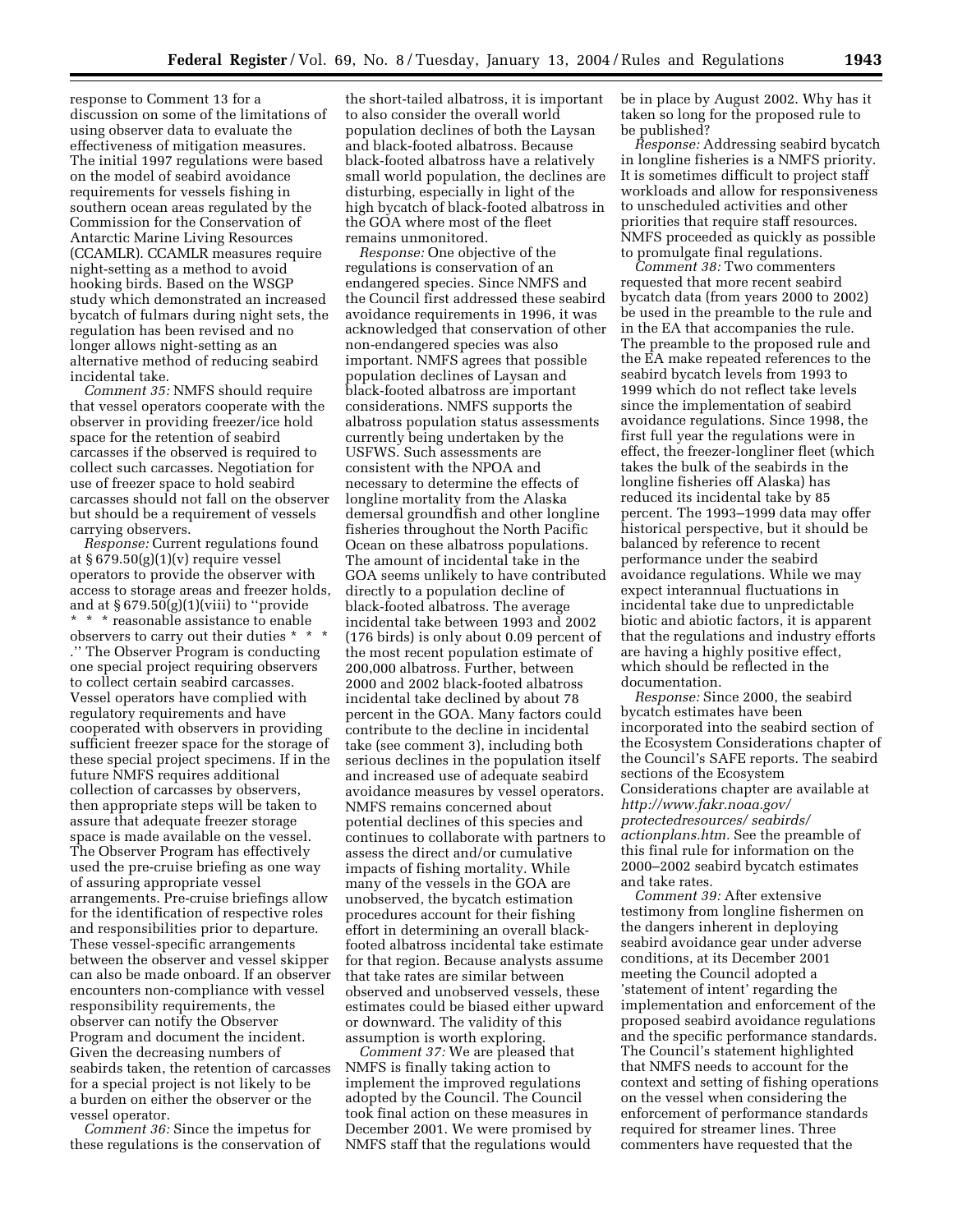Council's statement of intent be included in the preamble to the final rule. One commenter additionally requested that the Council's statement of intent be inserted in observer handbooks and in materials used by enforcement agents. The commenter noted that the longline industry support for the revised regulations relied to a significant degree on this guarantee against unreasonable enforcement.

*Response:* The Statement of Council Intent on Seabird Avoidance Regulations and Performance Standards was included in the EA/RIR/IRFA (December 2002) prepared for the proposed rule and thus is not repeated here. The Council's statement was also summarized in its December 2001 newsletter. NMFS will provide this Statement of Intent to the Observer Program and the NOAA Office of Law Enforcement Alaska Region. NMFS agrees that it is very important to consider the context and setting of fishing operations in each and every alleged regulatory violation. On a caseby-case basis, NMFS considers the nature, circumstance, extent and gravity of any alleged violation when making enforcement decisions and the preparation of an appropriate enforcement response.

Enforcement of many of the regulations for the Alaska groundfish and IFQ fisheries are addressed through summary settlement schedules. These schedules reflect a progressive enforcement response, dependent on the severity of the violation and considered on a case-by-case basis. Such schedules provide information to assist persons required to comply with the regulations. NMFS is preparing a summary settlement schedule for the seabird avoidance regulations and upon completion the schedule will be made available at *http:// www.fakr.noaa.gov/ regs/ summary.htm.*

*Comment 40:* NMFS has proposed a regulation at 50 CFR  $679.50(f)(1)(viii)(F)$ that would require that all seabirds from the observer-sampled portions of hauls using hook-and-line gear would be kept until sampled by the observer or as requested by an observer during nonsampled portions of hauls. This requirement conflicts with the provision proposed at 50 CFR § 679.24(e)(1)(vi) which calls for the safe release of seabirds that are brought on board alive. Current information suggests that, particularly for the short-tailed albatross, a live bird should be released as soon as possible. Our vessel association distributed copies of the booklet ''Longline Fishing, Dollars and Sense'' that contained textual and graphic descriptions of methods to

release living seabirds without jeopardizing their lives. Perhaps the noted regulation at § 679.50 should specify that the requirement for retention pertains to dead seabirds.

*Response:* Nothing in this regulation is intended to conflict with the safe release of birds that are brought on board alive. Information from observers, vessel skippers and crew, and research scientists has indicated that live birds are rarely, if ever, hooked at the time of gear retrieval in demersal longline operations but rather are hooked or entangled at the time the gear is deployed and are subsequently pulled underwater. Thus, the regulation should not cause concern or endanger the lives of birds. In addition to the industry initiative to distribute information on safe-release and safe-handling procedures for live birds, the procedures are trained to observers and are available on the NMFS Alaska Region seabird website.

*Comment 41:* Although § 679.24(e)(3) of the proposed rule includes the general components and requirements for the Seabird Avoidance Plan, it would be helpful to have a proposed sample form that illustrates what would satisfy the requirements of the regulation.

*Response:* NMFS has prepared the form, Seabird Avoidance Plan, and it has received approval from OMB. The form will be made available to Alaska longline fishermen via mail, NMFS Alaska Region's seabird website *http:// www.fakr.noaa.gov/ protectedresources/ seabirds.html*, industry associations, and NMFS Enforcement offices, plus other appropriate locations as identified.

*Comment 42:* One commenter suggested that several corrections be made to text and figures in the EA that accompanied the proposed rule. The corrections related to: 1) the average seabird bycatch rate of vessels setting hook-and-line gear from the side (Figure 12), 2) a vessel 25 ft (7.6 m) LOA or less fishing offshore in the Fairweather Grounds (Figure 1), and 3) a short-tailed albatross sighting in interior Canada  $(Figures 1–4)$ .

*Response:* NMFS has determined that the changes are not substantive and do not alter conclusions from the analysis of environmental effects. The USFWS maintains the database for short-tailed albatross sightings and provided the sightings data for Figures 1–4. NMFS has relayed this comment to the USFWS.

*Comment 43:* Two commenters suggest that the regulations should establish the goal of eliminating seabird bycatch and that the take of short-tailed

albatross could be eliminated with the proper deployment of paired streamer lines, weighted lines, and offal discharge control during line setting.

*Response:* Although the Magnuson-Stevens Act definition of 'bycatch' does not include seabirds, the incidental take of seabirds is addressed as an issue in NMFS's National Bycatch Strategy and the guidelines for National Standard 9. The National Bycatch Strategy addresses regional efforts to enhance compliance with the take prohibitions of the ESA and to reduce takes of migratory birds. National Standard 9 of the Magnuson-Stevens Act calls for NMFS to minimize 'bycatch' to the extent practicable and for fishery management councils to consider the impact of conservation and management measures on birds. Thus, neither of these directives call for the elimination of bycatch. Although elimination of seabird bycatch through the use of effective seabird avoidance measures is a laudable goal, it is not currently practicable to specify it as such in regulatory language. The final seabird gear requirements are designed to reduce seabird bycatch. Fishermen do not intend to catch birds, but some are likely to be taken. As noted in the response to comment 17, both anthropogenic and non-anthropogenic factors may affect seabirds becoming hooked or entangled in longline gear. The new seabird gear requirements, when used correctly, will greatly reduce seabird takes of both the endangered short-tailed albatross and other more common species in longline fisheries.

*Comment 44:* The USFWS, the federal trust resource agency for migratory birds, appreciates that NMFS' efforts and regulations are intended to reduce the incidental take of all seabirds and not just those listed under the ESA.

*Response:* Since 1996 when NMFS and the Council first regulated seabird bycatch in longline fisheries, it was important that efforts address both endangered and non-endangered species. The vast majority of seabirds incidentally taken in the Alaska groundfish fisheries are northern fulmars, a very common species with a world population of 2 to 3 million. As an element of the Bering Sea and Gulf of Alaska ecosystem, it is important that the take of fulmars and other bird species is reduced.

*Comment 45:* The Council's SSC and representatives from the longline industry identified the need for education and outreach to fishermen and for further research on methods and performance standards, particularly for small [less than 55 ft (16.8m) LOA] vessels. The proposed rule notes that this would improve the effectiveness of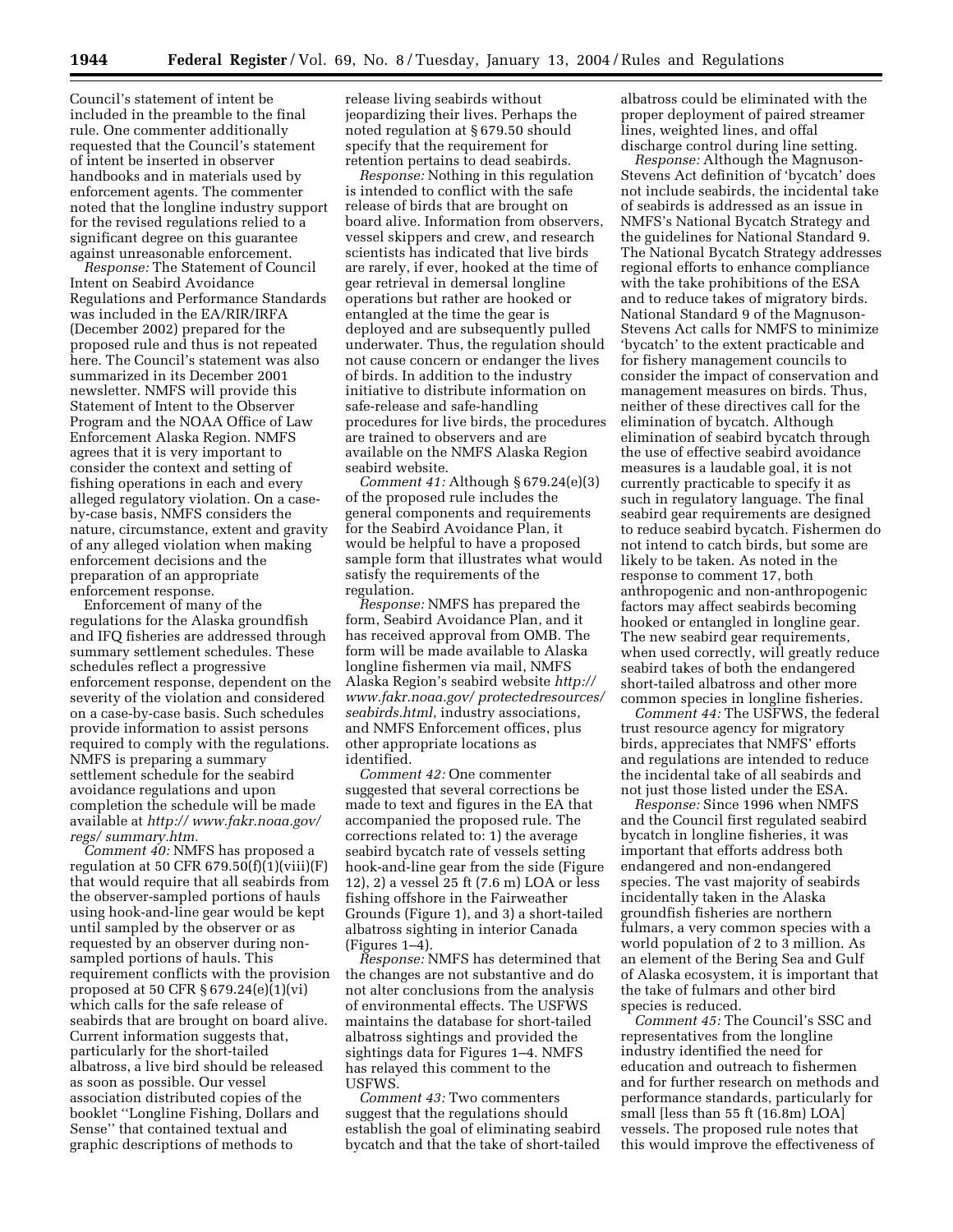seabird avoidance measures and guide future regulatory changes to the standards guidelines for small vessels, which currently are voluntary. Additionally, the regulations for small vessels in certain inside waters may be revised, pending development of more information on the interactions between seabirds and fishing gear in those sectors of the fishery. The USFWS believes this is a prudent approach and highlights the needs for NMFS and USFWS to continue to promote and assist the research necessary to address these issues in the coming years.

*Response:* See the response to Comment 19. The Alaska longline fleet is very diverse. Seabird avoidance measures that successfully avoid birds on one type of vessel may not work the same way (or at all) on a different type of vessel. The WSGP study and the resulting performance and material standards for streamer lines focused on the larger vessel [greater than 55 ft (16.8m) LOA]. Vessels can differ not only in length but also area fished and proximity to shore, type of gear and bait used, number and experience of crew, vessel speed at gear deployment, number of days fished annually, hold capacity, and ability to process fish onboard (and thus amount of offal discharged). All of these elements affect the likelihood of encountering birds and the potential for interacting with them. In the summer of 2002, WSGP initiated several projects to explore the seabird bycatch issue on small vessels fishing in inside or nearshore waters. Workshops were conducted in Sitka, Petersburg, and Cordova port towns in Southeast Alaska. WSGP scientists shared outreach information with local fishermen and worked with skippers and crew onboard their vessels to deploy streamer lines and buoy bag lines. In addition to these port workshops, the WSGP, in collaboration with USFWS, has initiated a multi-year study to collect data on seabird abundance in proximity to fishing vessels, particularly in inside and nearshore waters. Bird distribution and abundance information from the WSGP study may provide a clearer picture of the probability of vessels interacting with birds while fishing in these nearshore and inside waters. Preliminary information from both of these efforts by WSGP, the port workshops and bird surveys, will be available in 2004. Results from these projects will contribute to efforts to best manage this seabird/fishery interaction for this portion of the fleet.

NMFS agrees that research efforts are important to provide the best available scientific information on which to base

fishery management decisions. NMFS has collaborated with USFWS for the past 3 years on various research efforts to address management needs. USFWS has received a total of approximately \$1.5 million in Congressional appropriations to address Alaska seabird bycatch initiatives. Many of the research projects mentioned have been funded by this initiative. Other funded projects include: testing of IW longline gear, seeking innovative solutions to seabird bycatch on small longline vessels, observer training materials, continued distribution of free streamer lines, and production of an educational video. USFWS collaborators include WSGP, NMFS, ADF&G, the Alaska Marine Advisory Program, and numerous industry associations.

*Comment 46:* The SSC suggested that less stringent regulations were needed for inside waters of Southeast Alaska, because short-tailed albatross do not frequent those waters. The USFWS comments that this is probably true today, but historical records suggest that this ''coastal'' albatross might have used these waters in the past. This may become an issue in the future as the population grows. The USFWS agrees with the SSC recommendation that additional study is needed on seabird abundance and interactions with fisheries in inside waters.

*Response:* The term ''coastal'' albatross was used at a time when the short-tailed albatross population may have numbered in the millions, prior to the time the population was decimated by feather hunters around the turn of the century. Pre-exploitation worldwide population estimates of short-tailed albatross are not known; the total number of birds harvested may provide some indication, since the harvest drove the species nearly to extinction. Between approximately 1885 and 1903, an estimated 5 million short-tailed albatross were harvested from the breeding colony on Torishima. The current worldwide population estimate is 1,800. It is probable that the total foraging range of the species has contracted during the post-exploitation period and the species may not be found in all of its former locations. As the USFWS notes in its Biological Opinion on the effects of the BSAI and GOA FMPs on the short-tailed albatross, some of the 'coastal' nature of the species' distribution could have been simply related to its more extensive marine range. Additionally, the historical middens were located in the Aleutian Islands, a habitat and area quite distinct from Southeast Alaska. Historical evidence does not provide information

about the occurrence of short-tailed albatross in Southeast Alaska.

NMFS concurs that additional study is needed on seabird abundance and interactions with fisheries in inside waters. See the response to comment 19 for a description of work that was initiated in 2002 to address this. As the short-tailed albatross population grows and expands into its former range, we would expect that the potential for interactions with fishing vessels in those same areas would increase. NMFS and other agencies are collaborating with USFWS to promote the reporting of short-tailed albatross from existing platforms of opportunity such as commercial fishing vessels, agency survey vessels, and cruise and ferry ships. To date, the USFWS database includes 990 observation records of short-tailed albatross. Between 1975 and 1991, only 56 sightings of short-tailed albatross were reported, with the majority reported since 1991. These records do not necessarily represent 990 unique short-tailed albatross and may reflect vessel distribution rather than albatross abundance and distribution. The recent satellite telemetry collaboration project undertaken by the United States (USFWS) and Japan will greatly enhance our knowledge of the atsea distribution of this endangered species.

*Comment 47:* The Council recommended studies to determine if performance standards should be modified or eliminated for vessels less than 55 ft (16.8 m) LOA when fishing at night from November to April. Given that the WSGP study found more gear interactions with Laysan albatross and northern fulmars during night sets, USFWS emphasizes that this issue of allowing night setting should be more fully addressed prior to making future regulatory changes.

*Response:* Prior to any modifications to these final seabird avoidance requirements and the issue of nightsetting in particular as a method to avoid seabird take, an investigation would be necessary. Although some seabird avoidance methods are effective for most seabirds, some species exhibit characteristics (e.g. daily activity cycle, diving depth) which may make them more prone to interactions with fishing vessels and the deployment of gear.

*Comment 48:* In addition to the proposed requirement that all seabirds from observer-sampled hauls be kept by the fishing crew until the observer can process them, the USFWS also recommends that all seabird carcasses be retained for transport to laboratories for complete processing. This would allow for the collection of all possible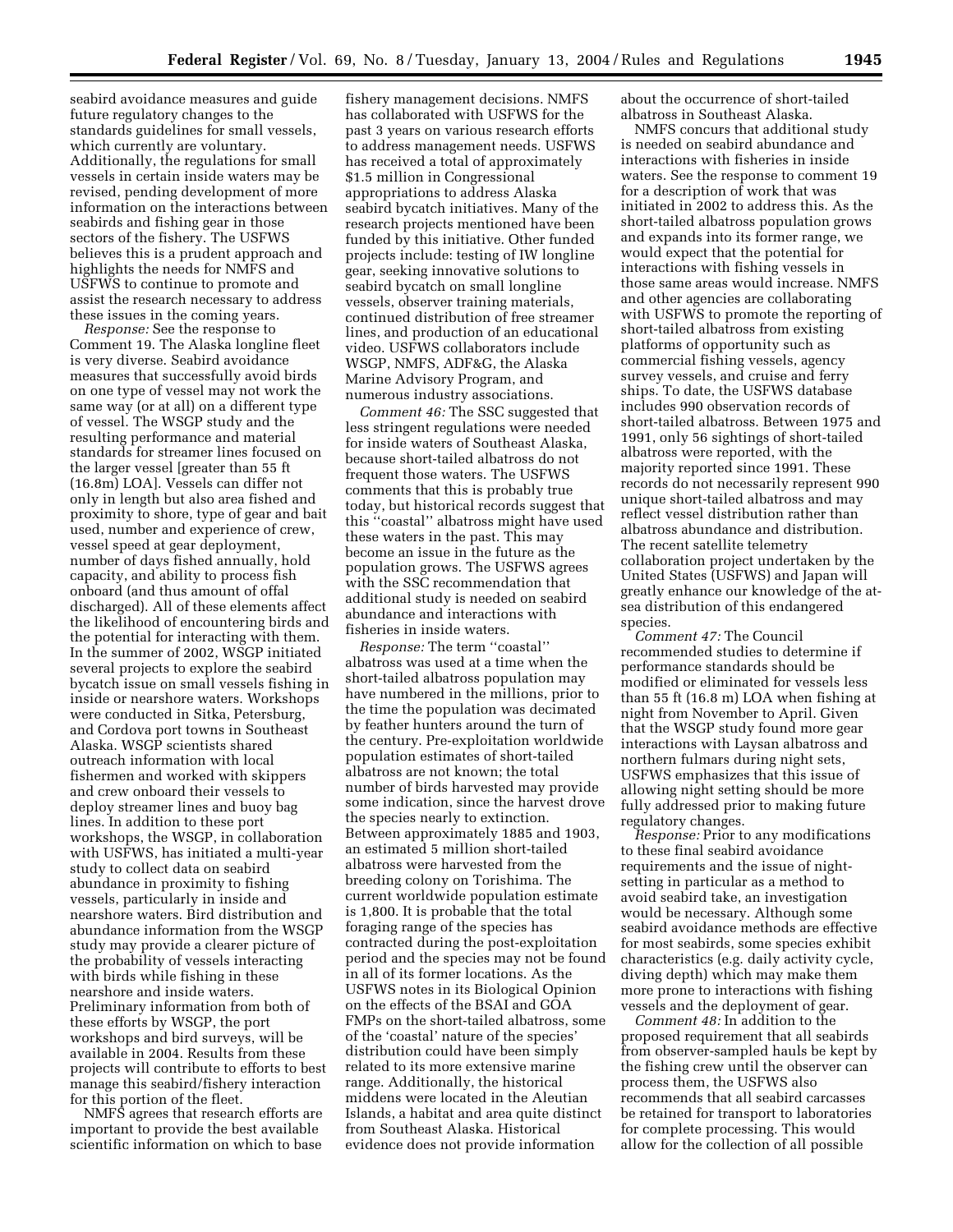information on birds taken as bycatch in this fishery, as is done in some international fisheries. The more that is known about the demographics of the birds taken in fisheries, the better resource agencies can assess potential population effects and effectiveness of mitigation methods. The need for retaining and analyzing bird carcasses has been identified as an important issue by the North Pacific Albatross Working Group.

*Response:* Bird carcasses should be retained, returned with the observer to a field station, and then transported to laboratories for complete processing. This activity was done during the High Seas Driftnet Program, 1990–1992, where NMFS and the USFWS coordinated closely on seabird incidental take in those fisheries and shared duties to recover seabird carcasses. In that program, NMFS assigned observers to retain carcasses, provided the proper gear and forms to observers, and arranged for observers to return the carcasses to port. The USFWS trained observers on seabird topics and collection procedures, coordinated closely with NMFS to manage the transport of seabird and marine mammal specimens from these ports to Seattle, and established a recipient laboratory to handle and process the seabird specimens. Beginning in 1993, and several times since, NMFS staff have requested that the USFWS again collaborate together on a seabird carcass collection program for groundfish observers that paralleled that of the High Seas Driftnet Program. Unfortunately, the USFWS has, with one exception (see below), been unable to retain a laboratory to handle a comprehensive carcass collection program. With no end-user for carcasses, it was inappropriate to assign this task to observers and require fishermen to make freezer space available. The USFWS did select a vendor to receive some specimens beginning in 2001, and NMFS responded quickly by tasking specific observers to retain specimens in a special collection project. In 2002, NMFS staff participating in the North Pacific Albatross Working Group volunteered to take on a lead role in developing a carcass collection program. No funding source to support this project has as yet been identified, but a team that includes staff from federal (including the USFWS) and state agencies and other individuals are working on identifying agency funds, or preparing proposals to other funding sources, in the hopes of starting such a program.

*Comment 49:* The USFWS concurs with the Council's suggestion to develop an ''industry-generated seabird avoidance incident reporting form.'' This form would allow vessel operators to report on the effectiveness of methods or operational issues that occur during the deployment of seabird avoidance gear. This form would allow industry to directly contribute to a format that would be readily accessible and available for analysis by our agencies.

*Response:* The industry might benefit if it created an ''industry-generated seabird avoidance incident reporting form'' for vessel operators. Accordingly, NMFS asked those operators to maintain the forms on the vessel and forward copies to their home offices and/or fishery associations. Industry input and cooperation have been critical to developing seabird avoidance measures, and these forms may provide an excellent means of furthering the collaboration of government and industry. The effectiveness of streamer lines and other measures will vary among vessels, and each operator will likely need to adapt the seabird avoidance measures for their vessel. These forms could help identify operational difficulties and the actions that were taken to resolve those difficulties. If that information is shared between operators on a single vessel, and among operators within a fleet, it would support a best-practices approach for seabird avoidance measures.

*Comment 50:* Maintaining healthy seabird populations provides multiple human and ecological benefits. Due to their status as top predators in the food web, seabirds are particularly important in providing key information regarding the general health of the marine environment. The proposed enhancements to the current seabird measures will mitigate interactions with the endangered short-tailed albatross and other seabirds in hook-and-line fisheries off Alaska. The commenter supports the enhancements and congratulates the government for taking this important action to effect such regulatory revisions.

*Response:* NMFS agrees.

## **Classification**

The Council recommended this action to the Secretary for adoption pursuant to its authority under the Magnuson-Stevens Act and other applicable laws. NMFS prepared an EA/RIR/IRFA for the proposed revisions to the seabird avoidance measures in the hook-andline groundfish fisheries of the BSAI and GOA and in the Pacific halibut fishery in U.S. Convention waters off Alaska that describes the management

background, the purpose and need for action, the management alternatives, and the socioeconomic impacts of the alternatives.

The Administrator, Alaska Region, NMFS (Regional Administrator), has determined that this final rule is necessary for the conservation and management of the groundfish fisheries of the BSAI and GOA and the Pacific halibut fishery off Alaska. The Regional Administrator also has determined that this final rule is consistent with the Magnuson-Stevens Act, the Halibut Act, and other applicable laws. No relevant Federal rules exist that duplicate, overlap, or conflict with this action.

NMFS also prepared a FRFA describing the impact of this action on small entities. Copies of this FRFA are available from NMFS (see **ADDRESSES**). A description of the final action, the reason the action is being considered, and the legal basis for this action are contained at the beginning of this preamble. The FRFA incorporates the Initial Regulatory Flexibility Analysis (IRFA) and its findings. No comments on the IRFA were received during the public comment period on the proposed rule. Thus, no new data were incorporated into the analysis during the comment period that would result in findings that differ from those previously described. A description of the impacts of this action on small entities was summarized in the proposed rule (68 FR 6386, February 7, 2003). The entities that would be directly regulated by the final regulations are fishing operations using vessels longer than 26 ft (7.9 m) LOA, using hook-and-line gear while fishing for IFQ or CDQ halibut, IFQ sablefish, or groundfish in the EEZ off of Alaska, except for operations using vessels less than or equal to 32 ft (9.8 m) LOA using hook-and-line gear in IPHC area 4E in waters shoreward of the EEZ. In 2000, an estimated 962 small groundfish hook-and-line catcher vessels, 18 small groundfish catcher-processors, and 1,043 small halibut vessels would have been directly regulated by this action. There is believed to be overlap between the counts of groundfish vessels and halibut vessels, since some vessels would have been used in both fisheries. To the extent that any of these vessels are partners with CDQ groups, the alternatives addressed in this analysis could indirectly impact the six CDQ groups representing the 65 western Alaska communities that are eligible for the CDQ Program. The CDQ groups and the communities they represent all are small entities under the RFA.

Under the final rule, the measures required of all applicable vessels over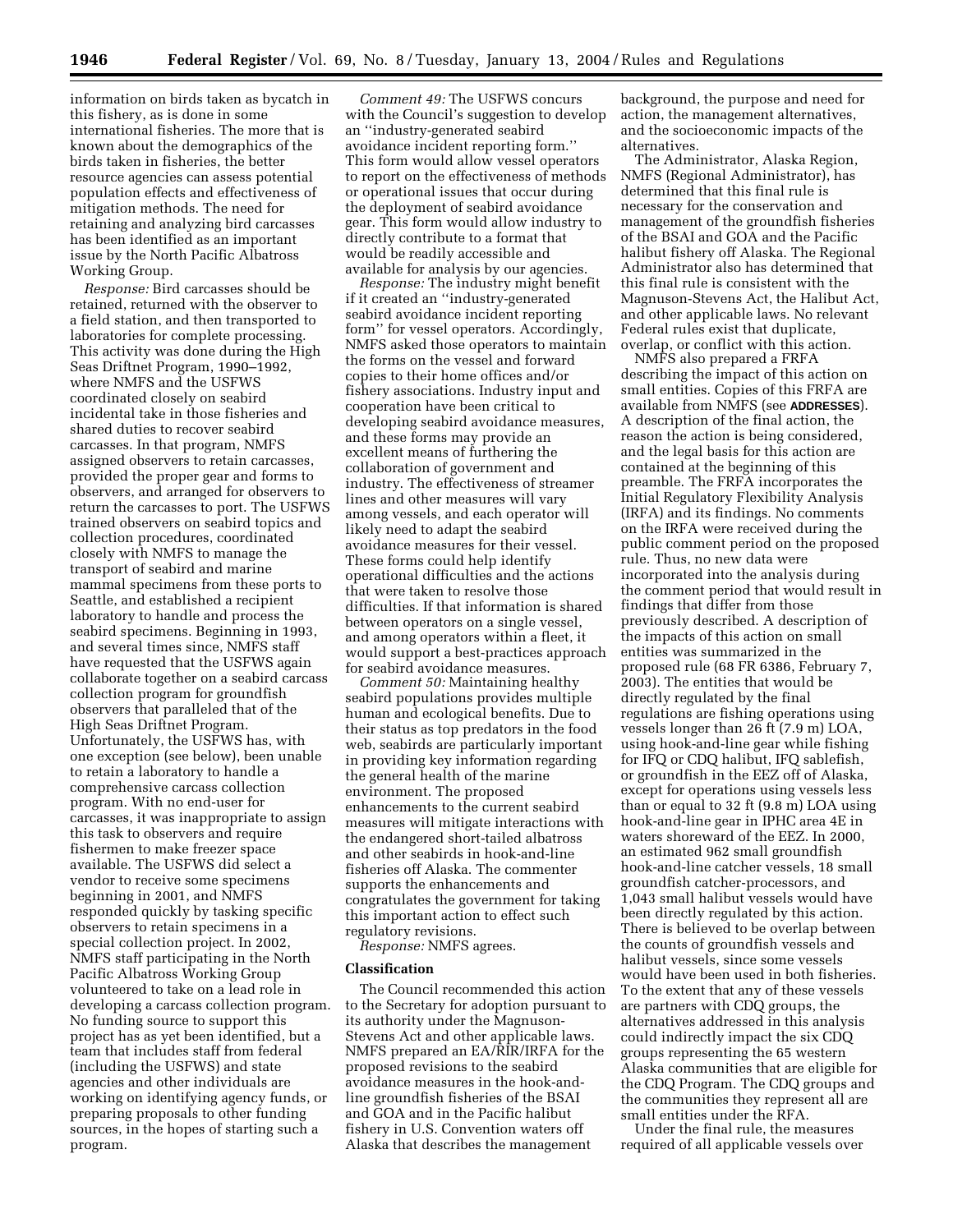26 ft (7.9 m) LOA will be expected to be of minimal cost. A bird streamer line is estimated to cost \$50 to \$250 and line weights represent a variable cost depending upon the necessary amount of weights to sink the baited hooks. Procedural or operational changes may be required in fishing operations.

The incidental take limit for shorttailed albatross could be exceeded during longline fishing operations. If the regulatory revisions under the final rule improve and strengthen the current seabird avoidance measures, then the likelihood of encountering and taking a short-tailed albatross would be reduced. Therefore, the likelihood of a fishery closure and its ensuing economic impacts would be reduced. If the anticipated take of short-tailed albatross was exceeded in either the groundfish fishery or the halibut fishery, the actual economic impacts resulting from a modification of the reasonable and prudent measures established to minimize take of short-tailed albatross would depend upon the revised measures, which could range from measures required in this rule to closures. The economic impact of fishery closures would depend upon the length of time of the closed period and the extent of the closure. The 1999 exvessel value of the Pacific cod fishery for hook-and-line gear was estimated at approximately \$72 million, approximately \$71 million for the sablefish fishery, and totaled approximately \$150 million for all groundfish species caught with hookand-line gear. The 2000 exvessel value of the Pacific halibut fishery was estimated at \$67 million. Such economic impacts on small entities could result in a substantial reduction in annual gross revenues and could, therefore, potentially have a significant adverse economic impact on a substantial number of small entities. Data are currently not available upon which to draw net revenue conclusions about these probable effects.

The Council considered recommending performance standards for seabird avoidance measures used on vessels greater than 26 ft (7.9 m) LOA and less than or equal to 55 ft (16.8 m) LOA. Until further information becomes available, performance standards for these smaller vessels are suggested only as guidelines.

Three alternatives to the required seabird avoidance measures in this final rule were also considered. The status quo alternative, while posing no additional burden on small entities, would not alter the operations of the hook-and-line fisheries in ways that would significantly reduce the potential

for the incidental take of seabirds. It is associated with a heightened chance of fishery closure due to incidental harvest of the endangered short-tailed albatross. Premature fishery closure could be very burdensome for small entities. Although fishery closures were not an alternative to this action considered by the Council, closures could be considered under the Biological Opinion issued under ESA if the incidental take limit is exceeded. The second alternative considered, revisions to existing regulations based on the Council's final action in April 1999, did not specifically address performance and material standards for bird streamer lines. The correct design and deployment of bird scaring lines are known to improve the effectiveness of these seabird avoidance devices. The exemption for vessels under 35 ft (10.7 m) LOA may increase the likelihood of short-tailed albatross takes and consequent fishery closure. Closure could have a substantial adverse impact on small entities. The third alternative considered, revisions to existing regulations based on recommendations from a two-year scientific research study conducted by the WSGP on the effectiveness of seabird avoidance measures used in hook-and-line fisheries off Alaska, would have substantially reduced the likelihood of seabird takes, including takes of the endangered short-tailed albatross, and reduce the potential for fisheries closures. But, it does not mitigate the direct impacts of the regulations on small entities.

The preferred alternative, which is implemented by this final rule, should substantially reduce the likelihood of seabird takes, including takes of shorttailed albatross and reduce the potential for fisheries closures. It does substantially mitigate the direct impacts of the regulations on small entities. The FRFA describes several steps taken in the preferred alternative to minimize the impacts on small entities. As described in Table 2 of the FRFA, ''Several modifications reduce the requirements on some classes of small entities: (1) vessels under 26 feet are exempt, (2) performance and material standards are guidelines for vessels between 26 and 55 feet, (3) vessels 32 feet or less fishing halibut in IPHC area 4E are exempt. The improvements made to the seabird avoidance measures with this final rule are expected to be much greater than with any of the other alternatives that were considered and evaluated.

The Small Business Regulatory Enforcement Fairness Act requires agencies to publish one or more Small Entity Compliance Guides for each rule or group of related rules for which the

agency prepares a FRFA. The Small Entity Compliance Guide is to be written in plain language and explain the actions a small entity must take to comply with the rule or group of rules. NMFS has prepared a Small Entity Compliance Guide for this action and it is available at *http://www.fakr.noaa.gov/ protectedresources/seabirds/guide.htm.*

The Seabird Avoidance Plan will also serve to aid small entities in that it is written in plain language, contains illustrations of the required seabird avoidance measures, and describes most of the requirements that must be taken to comply with this rule.

This rule contains a collection-ofinformation requirement subject to the Paperwork Reduction Act (PRA) and which has been approved by OMB under control number 0648–0474. Public reporting burden for the Seabird Avoidance Plan is estimated to average 8 hours per response, including the time for reviewing instructions, searching existing data sources, gathering and maintaining the data needed, and completing and reviewing the collection of information. Send comments regarding this burden estimate, or any other aspect of this data collection, including suggestions for reducing the burden, to NMFS and OMB (see **ADDRESSES**).

Notwithstanding any other provision of the law, no person is required to respond to, nor shall any person be subject to a penalty for failure to comply with, a collection of information subject to the requirements of the PRA, unless that collection of information displays a currently valid OMB Control Number.

This final rule has been determined to be not significant for purposes of Executive Order 12866.

## **List of Subjects in 50 CFR Part 679**

Alaska, Fisheries, Recordkeeping and reporting requirements.

Dated: December 31, 2003.

## **Rebecca Lent,**

*Deputy Assistant Administrator for Regulatory Programs, National Marine Fisheries Service.*

■ For the reasons discussed in the preamble, 50 CFR part 679 is amended as follows:

## **PART 679—FISHERIES OF THE EXCLUSIVE ECONOMIC ZONE OFF ALASKA**

■ 1. The authority citation for 50 CFR part 679 continues to read as follows:

**Authority:** 16 U.S.C. 773 *et seq.*, 1801 *et seq.*, and 3631 *et seq.*

■ 2. In § 679.2 under "Authorized fishing gear,'' a new paragraph for the definition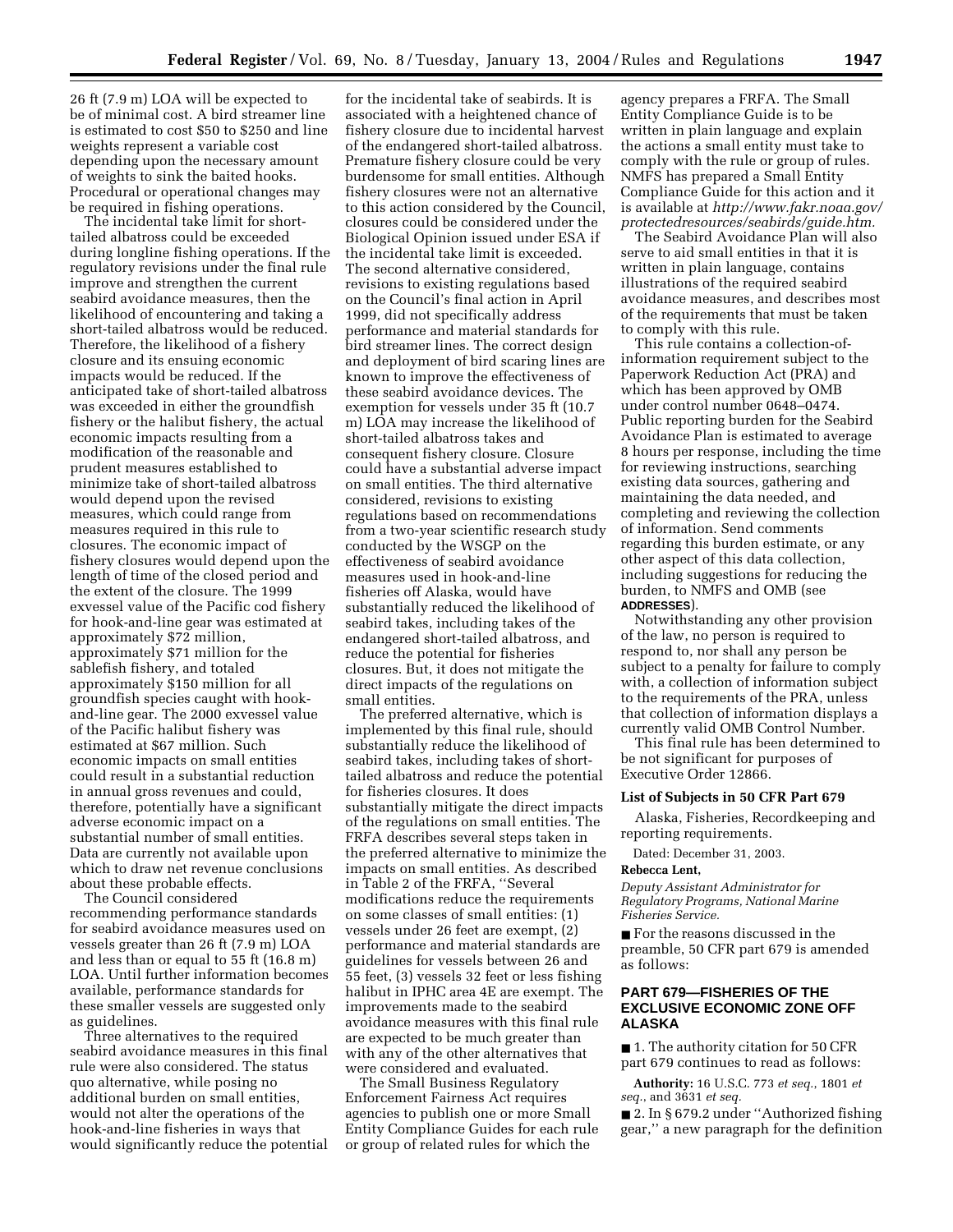of ''snap gear'' is added in numerical order, and the definition for ''Seabird'' is added in alphabetical order to read as follows:

### **§ 679.2 Definitions.**

\* \* \* \* \* *Authorized fishing gear* \* \* \*

 $\star$   $\qquad$   $\star$   $\qquad$   $\star$   $\qquad$   $\star$ 

(17) *Snap gear* means a type of hookand-line gear where the hook and gangion are attached to the groundline using a mechanical fastener or snap.

 $\overrightarrow{x}$  \* \* \* *Seabird* means those bird species that habitually obtain their food from the sea below the low water mark.

\* \* \* \* \*

■ 3. In § 679.5, paragraph (c)(1)(xvii) is revised to read as follows:

## **§ 679.5 Recordkeeping and reporting (R&R).**

\* \* \* \* \*

- (c) \* \* \*
- $(1) * * * *$

(xvii) The bird avoidance gear code(s);

\* \* \* \* \*

■ 4. In § 679.24, paragraph (e) is revised to read as follows:

# **§ 679.24 Gear limitations.**

\* \* \* \* \*

(e) *Seabird avoidance program for vessels fishing with hook-and-line gear.*- -(1) *Applicability.* The operator of a vessel that is longer than 26 ft (7.9 m) LOA fishing with hook-and-line gear must comply with the seabird avoidance requirements as specified in paragraphs (e)(2) through (e)(4) of this section while fishing for:

(i) IFQ halibut or CDQ halibut,

(ii) IFQ sablefish, and

(iii) Groundfish in the EEZ off Alaska. (2) *Seabird Avoidance Requirements.* The operator of a vessel described in paragraph (e)(1) of this section must:

(i) *Gear onboard.* Have onboard the vessel the seabird avoidance gear as specified in paragraph (e)(4) of this section;

(ii) *Gear inspection.* Upon request by an authorized officer or observer, make the seabird avoidance gear available for inspection;

(iii) *Gear use.* Use seabird avoidance gear as specified in paragraph (e)(4) of this section that meets performance and material standards as specified in paragraph (e)(5) of this section, while hook-and-line gear is being deployed.

(iv) *Sink baited hooks.* Use hooks that when baited, sink as soon as they are put in the water.

(v) *Offal discharge.* (A) If offal is discharged while gear is being set or hauled, discharge offal in a manner that

distracts seabirds from baited hooks, to the extent practicable. The discharge site on board a vessel must be either aft of the hauling station or on the opposite side of the vessel from the hauling station.

(B) Remove hooks from any offal that is discharged.

(C) Eliminate directed discharge through chutes or pipes of residual bait or offal from the stern of the vessel while setting gear. This does not include baits falling off the hook or offal discharges from other locations that parallel the gear and subsequently drift into the wake zone well aft of the vessel.

(D) For vessels not deploying gear from the stern, eliminate directed discharge of residual bait or offal over sinking hook-and-line gear while gear is being deployed.

(vi) *Safe release of seabirds.* Make every reasonable effort to ensure birds brought on board alive are released alive and that, wherever possible, hooks are removed without jeopardizing the life of the birds.

(3) *Seabird Avoidance Plan.* A Seabird Avoidance Plan must:

(i) Be written, current, and onboard the vessel.

(ii) Contain the following information: (A) Vessel name.

(B) Master's name.

(C) Type of bird avoidance measures utilized.

(D) Positions and responsibilities of crew for deploying, adjusting, and monitoring performance of deployed gear.

(E) Instructions and/or diagrams outlining the sequence of actions required to deploy and retrieve the gear to meet specified performance standards.

(F) Procedures for strategic discharge of offal, if any.

(G) The NMFS ''Seabird Avoidance Plan'' form, completed and signed by vessel operator. Vessel operator's signature shall indicate the operator has read the plan, reviewed it with the vessel crew, made it available to the crew, and has instructed the vessel crew to read it.

(iii) Be made available for inspection upon request by an authorized officer or observer.

(4) *Seabird avoidance gear requirements.* (See also Table 20 to this part.) The operator of a vessel identified in paragraph (e)(1) of this section must comply with the following requirements:

(i) While fishing with hook-and-line gear, including snap gear, in NMFS Reporting Area 649 (Prince William Sound), 659 (Eastern GOA Regulatory Area, Southeast Inside District), or state waters of Cook Inlet:

(A) A minimum of 1 buoy bag line as specified in paragraph (e)(5)(i) of this section must be used by vessels greater than 26 ft (7.9 m) LOA and less than or equal to 55 ft (16.8 m) LOA without masts, poles, or rigging.

(B) A minimum of 1 buoy bag line as specified in paragraph (e)(5)(i) of this section must be used by vessels greater than 26 ft (7.9 m) LOA and less than or equal to 32 ft (9.8 m) LOA with masts, poles, or rigging.

(C) A minimum of a single streamer line as specified in paragraph (e)(5)(ii)(B) of this section must be used by vessels greater than 32 ft (9.8 m) LOA and less than or equal to 55 ft (16.8 m) LOA with masts, poles, or rigging.

(D) A minimum of a single streamer line of a standard as specified in paragraph (e)(5)(ii) of this section must be used by vessels greater than 55 ft (16.8 m) LOA.

(ii) While fishing with hook-and-line gear other than snap gear in Federal waters (EEZ) not including NMFS Area 659, or in state waters not specified in paragraph (e)(4)(i):

 $(A)$  A minimum of 1 buoy bag line as specified in paragraph (e)(5)(i) of this section and one other device as specified in paragraph (e)(6) of this section must be used by vessels greater than 26 ft (7.9 m) LOA and less than or equal to 55 ft (16.8 m) LOA without masts, poles, or rigging.

(B) A minimum of a single streamer line as specified in paragraph (e)(5)(ii)(B) of this section and one other device as specified in paragraph (e)(6) of this section must be used by vessels greater than 26 ft (7.9 m) LOA and less than or equal to 55 ft (16.8 m) LOA with masts, poles, or rigging.

(C) A minimum of paired streamer lines of a standard as specified in paragraph (e)(5)(iii) of this section must be used by vessels greater than 55 ft (16.8 m) LOA.

(iii) While fishing with snap gear in the EEZ (not including Area 659) or state waters not specified in paragraph  $(e)(4)(i)$ :

(A) A minimum of 1 buoy bag line as specified in paragraph (e)(5)(i) of this section and one other device as specified in paragraph (e)(6) of this section must be used by vessels greater than 26 ft (7.9 m) LOA and less than or equal to 55 ft (16.8 m) LOA without masts, poles, or rigging.

(B) A minimum of a single streamer line as specified in paragraph  $(e)(5)(iv)(B)$  of this section and one other device as specified in paragraph (e)(6) of this section must be used by vessels greater than 26 ft (7.9 m) LOA and less than or equal to 55 ft (16.8 m) LOA with masts, poles, or rigging.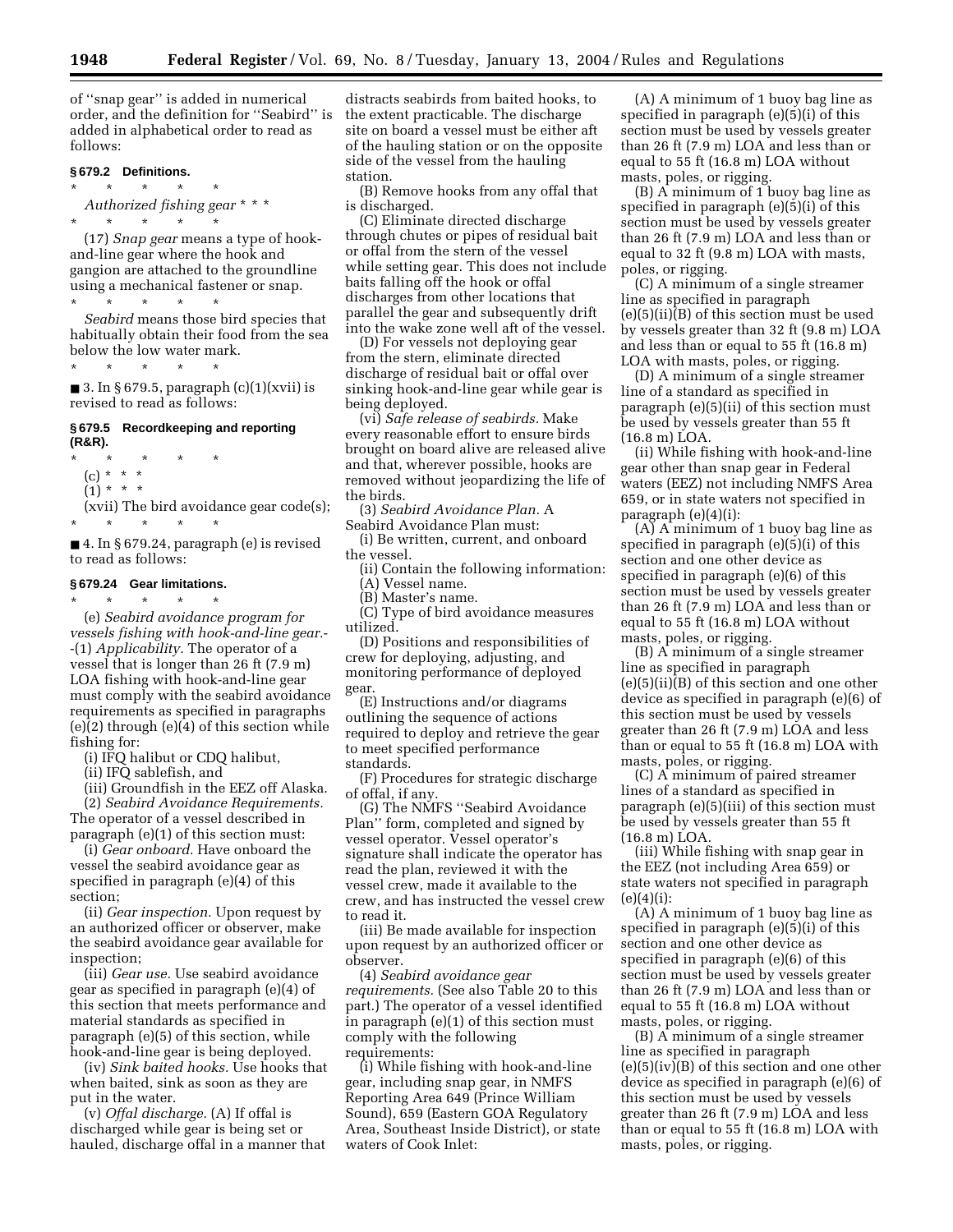(C) A minimum of a single streamer line of a standard as specified in paragraph (e)(5)(iv) of this section and one other device as specified in paragraph (e)(6) of this section must be used by vessels greater 55 ft (16.8 m) LOA with masts, poles, or rigging.

(iv) While fishing with hook-and-line gear other than snap gear for IFQ halibut, CDQ halibut, or IFQ sablefish, in waters shoreward of the EEZ, requirements as specified in paragraphs  $(e)(4)(ii)$  and  $(e)(8)$  must be used.

(5) *Seabird avoidance gear performance and material standards:*

(i) *Buoy bag line weather exception.* In winds exceeding 45 knots (storm or Beaufort 9 conditions), the use of a buoy bag line is discretionary.

(ii) *Single streamer standard.* (A) A single streamer line must:

(*1*) Be a minimum of 300 feet (91.4 m) in length;

(*2*) Have streamers spaced every 16.4 ft (5 m);

(*3*) Be deployed before the first hook is set in such a way that streamers are in the air for a minimum of 131.2 ft (40 m) aft of the stern and within 6.6 ft (2 m) horizontally of the point where the main groundline enters the water.

(*4*) Have individual streamers that hang attached to the mainline to 9.8 in (0.25 m) above the waterline in the absence of wind.

(*5*) Have streamers constructed of material that is brightly colored, UVprotected plastic tubing or 3/8 inch polyester line or material of an equivalent density.

(B) *Weather exception:* In winds exceeding 45 knots (storm or Beaufort 9 conditions), the use of a single streamer line is discretionary.

(iii) *Paired streamer standard:* (A) At least one streamer line must be deployed before the first hook is set and two streamer lines must be fully deployed within 90 seconds.

(B) *Weather exceptions*: In conditions of wind speeds exceeding 30 knots (near gale or Beaufort 7 conditions), but less than or equal to 45 knots, a single streamer must be deployed from the windward side of the vessel. In winds exceeding 45 knots (storm or Beaufort 9 conditions), the use of streamer lines is discretionary.

(C) Streamer lines must:

(*1*) Be deployed in such a way that streamers are in the air for a minimum of 131.2 ft (40 m) aft of the stern for vessels under 100 ft (30.5 m) and 196.9 ft (60 m) aft of the stern for vessels 100 ft (30.5 m) or over;

(*2*) Be a minimum of 300 feet (91.4 m) in length;

(*3*) Have streamers spaced every 16.4 ft (5 m);

(*4*) For vessels deploying hook-andline gear from the stern, the streamer lines must be deployed from the stern, one on each side of the main groundline.

(*5*) For vessels deploying gear from the side, the streamer lines must be deployed from the stern, one over the main groundline and the other on one side of the main groundline.

(*6*) Have individual streamers that hang attached to the mainline to 9.8 in (0.25 m) above the waterline in the absence of wind.

(*7*) Have streamers constructed of material that is brightly colored, UVprotected plastic tubing or 3/8 inch polyester line or material of an equivalent density.

(iv) *Snap gear streamer standard:* (A) For vessels using snap gear, a single streamer line must:

(*1*) Be deployed before the first hook is set in such a way that streamers are in the air for 65.6 ft (20 m) aft of the stern and within 6.6 ft (2 m) horizontally of the point where the main groundline enters the water.

(*2*) Have a minimum length of 147.6 ft (45 m).

(B) *Weather exception:* In winds exceeding 45 knots (storm or Beaufort 9 conditions), the use of a single streamer line is discretionary.

(6) *Other seabird avoidance devices and methods.* As required at paragraphs  $(e)(4)(ii)(A)$  and  $(B)$  and  $(e)(4)(iii)$  of this section, include the following:

(i) Add weights to groundline. (ii) Use a buoy bag line or single streamer line, of standards as appropriate and as specified in paragraph (e)(5) of this section.

(iii) To distract birds away from the setting of baited hooks, discharge fish, fish parts (i.e. offal) or spent bait.

(7) *Other methods.* The following measures or methods must be accompanied by the applicable seabird avoidance gear requirements as specified in paragraph (e)(4) of this section:

(i) Night-setting,

(ii) Line shooter, or

(iii) Lining tube.

(8) *Seabird avoidance exemption.*

Nothwithstanding any other paragraph in this part, operators of vessels 32 ft (9.8 m) LOA or less using hook-and-line gear in IPHC Area 4E in waters shoreward of the EEZ are exempt from seabird avoidance regulations.

■ 5. In § 679.32, new paragraph (f)(5) is added to read as follows:

### **§ 679.32 Groundfish and halibut CDQ catch monitoring.**

\* \* \* \* \*  $(f) * * * *$ 

(5) *Seabird avoidance requirements.* The CDQ group, and vessel owner or operator must comply with all of the seabird avoidance requirements at  $§ 679.42(b)(2).$ 

■ 6. In § 679.42, paragraph  $(b)(2)$  is revised to read as follows:

**§ 679.42 Limitations on use of QS and IFQ.**

\* \* \* \* \*

(b) \* \* \*

(2) *Seabird avoidance gear and methods.* The operator of a vessel using gear authorized at § 679.2 while fishing for IFQ halibut, CDQ halibut, or hookand-line gear while fishing for IFQ sablefish must comply with requirements for seabird avoidance gear and methods set forth at § 679.24(e).

\* \* \* \* \*

 $\blacksquare$  7. In § 679.50, paragraph (g)(1)(viii)(F) is added to read as follows:

**§ 679.50 Groundfish Observer Program applicable through December 31, 2007.**

- \* \* \* \* \*
- (g) \* \* \*
- $(1) * * * *$
- $(viii)$  \* \* \*

(F) Collecting all seabirds that are incidentally taken on the observersampled portions of hauls using hookand-line gear or as requested by an observer during non-sampled portions of hauls.

\* \* \* \* \*

■ 8. In part 679, Table 19 is revised and Table 20 to part 679 is added to read as follows:

# TABLE 19 TO PART 679. SEABIRD AVOIDANCE GEAR CODES

|      | <b>VESSEL LOGBOOK</b>                                                                                                                                                                                                                                                                                                                                                                                                                                               |
|------|---------------------------------------------------------------------------------------------------------------------------------------------------------------------------------------------------------------------------------------------------------------------------------------------------------------------------------------------------------------------------------------------------------------------------------------------------------------------|
| CODE | SEABIRD AVOIDANCE GEAR<br>OR METHOD                                                                                                                                                                                                                                                                                                                                                                                                                                 |
| 1    | Paired Streamer Lines: Used dur-<br>ing deployment of hook-and-line<br>gear to prevent birds from tak-<br>ing hooks. Two streamer lines<br>used, one on each side of the<br>main groundline. Each streamer<br>line consists of three compo-<br>nents: a length of line, stream-<br>ers attached along a portion of<br>the length and one or more<br>float devices at the terminal<br>end. See performance and ma-<br>terial standards<br>аt<br>§ 679.24(e)(5)(iii). |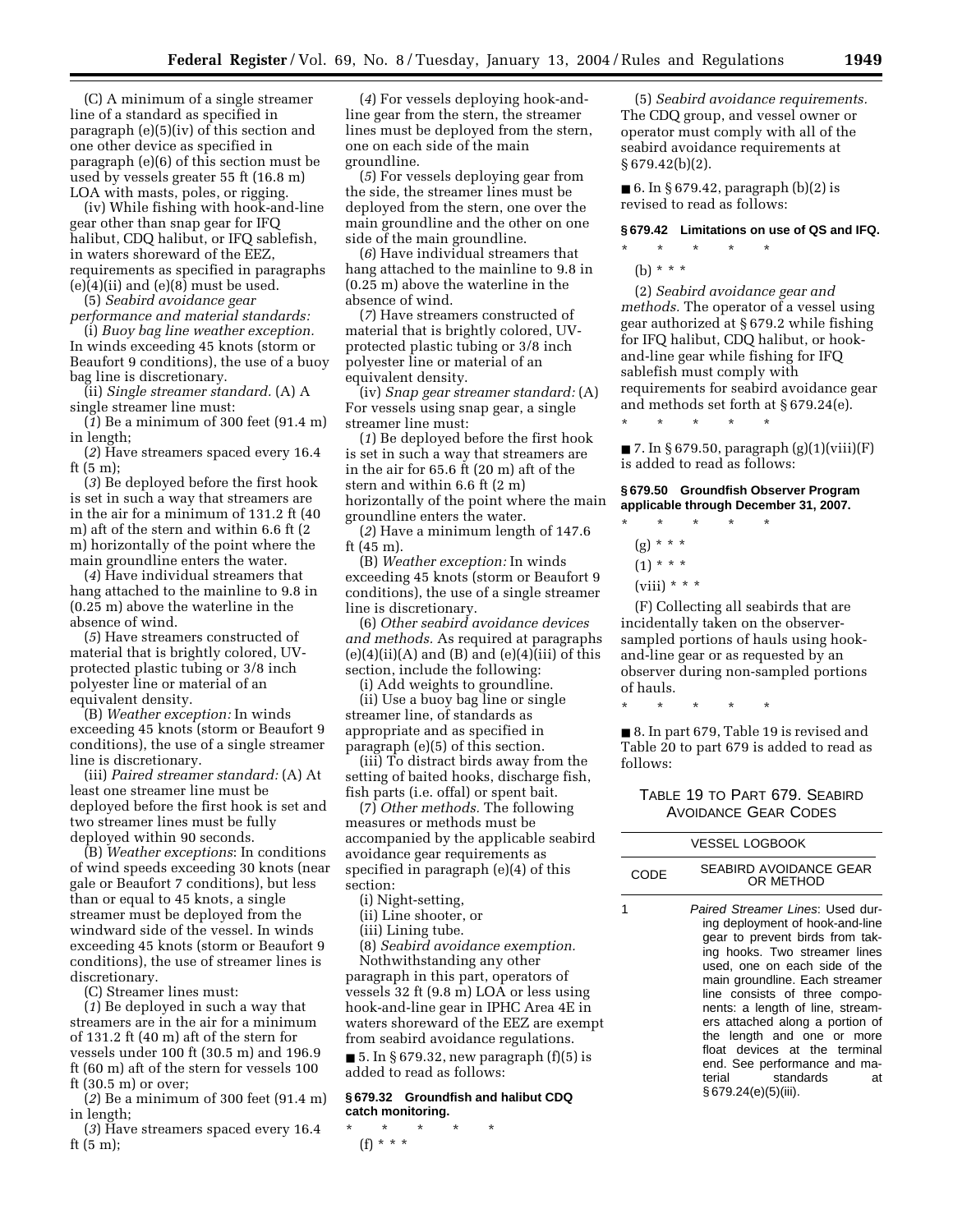TABLE 19 TO PART 679. SEABIRD

AVOIDANCE GEAR CODES—Continued AVOIDANCE GEAR CODES—Continued TABLE 19 TO PART 679. SEABIRD

TABLE 19 TO PART 679. SEABIRD AVOIDANCE GEAR CODES—Continued

| <b>VESSEL LOGBOOK</b> |                                                                                                                                                                                                                                                                                                                                                                                                         | <b>VESSEL LOGBOOK</b>                                                                                                                                                                                                                                                                                                                                                                                                                        |                                                                                                                                                                                                                                                                                                                                                                                                                                                            | <b>VESSEL LOGBOOK</b> |                                                                                                                                                                                                                                                                                                                                                                                         |
|-----------------------|---------------------------------------------------------------------------------------------------------------------------------------------------------------------------------------------------------------------------------------------------------------------------------------------------------------------------------------------------------------------------------------------------------|----------------------------------------------------------------------------------------------------------------------------------------------------------------------------------------------------------------------------------------------------------------------------------------------------------------------------------------------------------------------------------------------------------------------------------------------|------------------------------------------------------------------------------------------------------------------------------------------------------------------------------------------------------------------------------------------------------------------------------------------------------------------------------------------------------------------------------------------------------------------------------------------------------------|-----------------------|-----------------------------------------------------------------------------------------------------------------------------------------------------------------------------------------------------------------------------------------------------------------------------------------------------------------------------------------------------------------------------------------|
| CODE                  | SEABIRD AVOIDANCE GEAR<br>OR METHOD                                                                                                                                                                                                                                                                                                                                                                     | <b>CODE</b>                                                                                                                                                                                                                                                                                                                                                                                                                                  | SEABIRD AVOIDANCE GEAR<br>OR METHOD                                                                                                                                                                                                                                                                                                                                                                                                                        | CODE                  | SEABIRD AVOIDANCE GEAR<br>OR METHOD                                                                                                                                                                                                                                                                                                                                                     |
| 2                     | Single Streamer Line: Used dur- 4<br>ing deployment of hook-and-line<br>gear to prevent birds from tak-<br>ing hooks. The streamer line<br>consists of three components: a<br>length of line, streamers at-<br>tached along a portion of the<br>length and one or more float<br>devices at the terminal end.<br>See performance and material<br>standards at $\S 679.24(e)(5)(ii)$ .                    | Buoy Bag Line: Used during the 7<br>deployment of hook-and-line<br>gear to prevent birds from tak-<br>ing hooks. A buoy bag line con-<br>sists of two components: a<br>length of line (without streamers<br>attached) and one or more float<br>devices at the terminal end. $\beta$<br>See performance and material<br>standards at $§ 679.24(e)(5)(i)$ .<br>Other Device used in conjunction with Single<br>Streamer Line or Buoy Bag Line. |                                                                                                                                                                                                                                                                                                                                                                                                                                                            |                       | Strategic Offal Discharge: Dis-<br>charging fish, fish parts (i.e.<br>offal) or spent bait for the pur-<br>pose of distracting seabirds<br>away from the main groundline<br>while setting gear.<br><b>Additional Device Used</b><br>Night Fishing: Setting hook-and-<br>line gear during dark hours.<br>Line Shooter. A hydraulic device<br>designed to deploy hook-and-                |
| 3                     | Single Streamer Line, used with<br>Snap Gear. Used during the<br>deployment of snap gear to<br>prevent birds from taking<br>hooks. The streamer line con-<br>sists of three components: a<br>length of line, streamers at-<br>tached along a portion of the $6$<br>length and one or more float<br>devices at the terminal end.<br>See performance and material<br>standards at $\S 679.24(e)(5)(iv)$ . | 5                                                                                                                                                                                                                                                                                                                                                                                                                                            | Add weights to groundline: Apply-<br>ing weights to the groundline<br>for the purpose of sinking the<br>hook-and-line gear more quickly<br>and preventing seabirds from<br>accessing the baited hooks.<br>Additional Buoy Bag Line or Sin- 9<br>gle Streamer Line: Using a sec-<br>ond buoy bag line or streamer<br>line for the purpose of enhanc-<br>ing the effectiveness of these<br>deterrent devices at preventing<br>seabirds from accessing baited | 0                     | line gear at a speed slightly<br>faster than the vessel's speed<br>during setting.<br>Lining Tube: A device used to de-<br>ploy hook-and-line gear through<br>an underwater-setting device.<br>Other (Describe)<br>No Deterrent Used Due to Weath-<br>er. [See weather exceptions at<br>$\S 679.24(e)(5)(i)(B), (e)(5)(ii)(B),$<br>(e)(5)(iii)(B), (e)(5)(iv)(B).<br>No Deterrent Used. |

# TABLE 20 TO PART 679. SEABIRD AVOIDANCE GEAR REQUIREMENTS FOR VESSELS, BASED ON AREA, GEAR, AND VESSEL TYPE. (SEE § 679.24(E) FOR COMPLETE SEABIRD AVOIDANCE PROGRAM REQUIREMENTS; SEE 679.24(E)(1) FOR APPLI-CABLE FISHERIES)

hooks.

| If you operate a vessel deploying hook-and-line gear, including snap<br>gear, in inside waters ["NMFS Reporting Area 649 (Prince William<br>Sound), 659 (Eastern GOA Regulatory Area, Southeast Inside District)<br>or in state waters of Cook Inlet"], and your vessel is | Then you must use this seabird avoidance gear in conjunction with re-<br>quirements at $§ 679.24(e)$                                                                                                                                     |
|----------------------------------------------------------------------------------------------------------------------------------------------------------------------------------------------------------------------------------------------------------------------------|------------------------------------------------------------------------------------------------------------------------------------------------------------------------------------------------------------------------------------------|
| $>26$ ft to 32 ft LOA<br>>32 ft to 55 ft LOA and does not have masts, poles, or rigging<br>>32 ft to 55 ft LOA and has masts, poles, or rigging<br>$>55$ ft LOA                                                                                                            | minimum of one buoy bag line<br>minimum of one buoy bag line<br>minimum of a single streamer line<br>minimum of a single streamer line of a standard specified at<br>§ 679.24(e)(5)(ii)                                                  |
| If you operate a vessel deploying hook-and-line gear, other than snap<br>gear, in the EEZ, not including any inside waters listed above, and your<br>vessel is                                                                                                             | Then you must use this seabird avoidance gear in conjunction with re-<br>quirements at $§ 679.24(e)$                                                                                                                                     |
| >26 ft to 55 ft LOA and does not have masts, poles, or rigging<br>>26 ft to 55 ft LOA and has masts, poles, or rigging<br>>55 ft LOA                                                                                                                                       | minimum of one buoy bag line and one other device1<br>minimum of a single streamer line and one other device1<br>minimum of paired streamer lines of a standard specified at<br>§ 679.24(e)(5)(iii)                                      |
| If you operate a vessel deploying hook-and-line gear, in the EEZ, not<br>including any inside waters listed above, and it is snap gear, and your<br>vessel is                                                                                                              | Then you must use this seabird avoidance gear in conjunction with re-<br>quirements at $§ 679.24(e)$                                                                                                                                     |
| >26 ft to 55 ft LOA and does not have masts, poles, or rigging<br>>26 ft to 55 ft LOA and has masts, poles, or rigging<br>$>55$ ft LOA                                                                                                                                     | minimum of one buoy bag line and one other device1<br>minimum of a single streamer line and one other device1<br>minimum of a single streamer line of a standard specified at<br>$\S$ 679.24(e)(5)(iv) and one other device <sup>1</sup> |
| If you operate a vessel deploying hook-and-line gear other than snap<br>gear, in state waters of IPHC Area 4E, and your vessel is                                                                                                                                          | Then you must use this seabird avoidance gear in conjunction with re-<br>quirements at $§ 679.24(e)$                                                                                                                                     |
| >32 ft to 55 ft LOA and does not have masts, poles, or rigging<br>>32 ft to 55 ft LOA and has masts, poles, or rigging                                                                                                                                                     | minimum of one buoy bag line and one other device1<br>minimum of a single streamer line and one other device <sup>1</sup>                                                                                                                |

▀